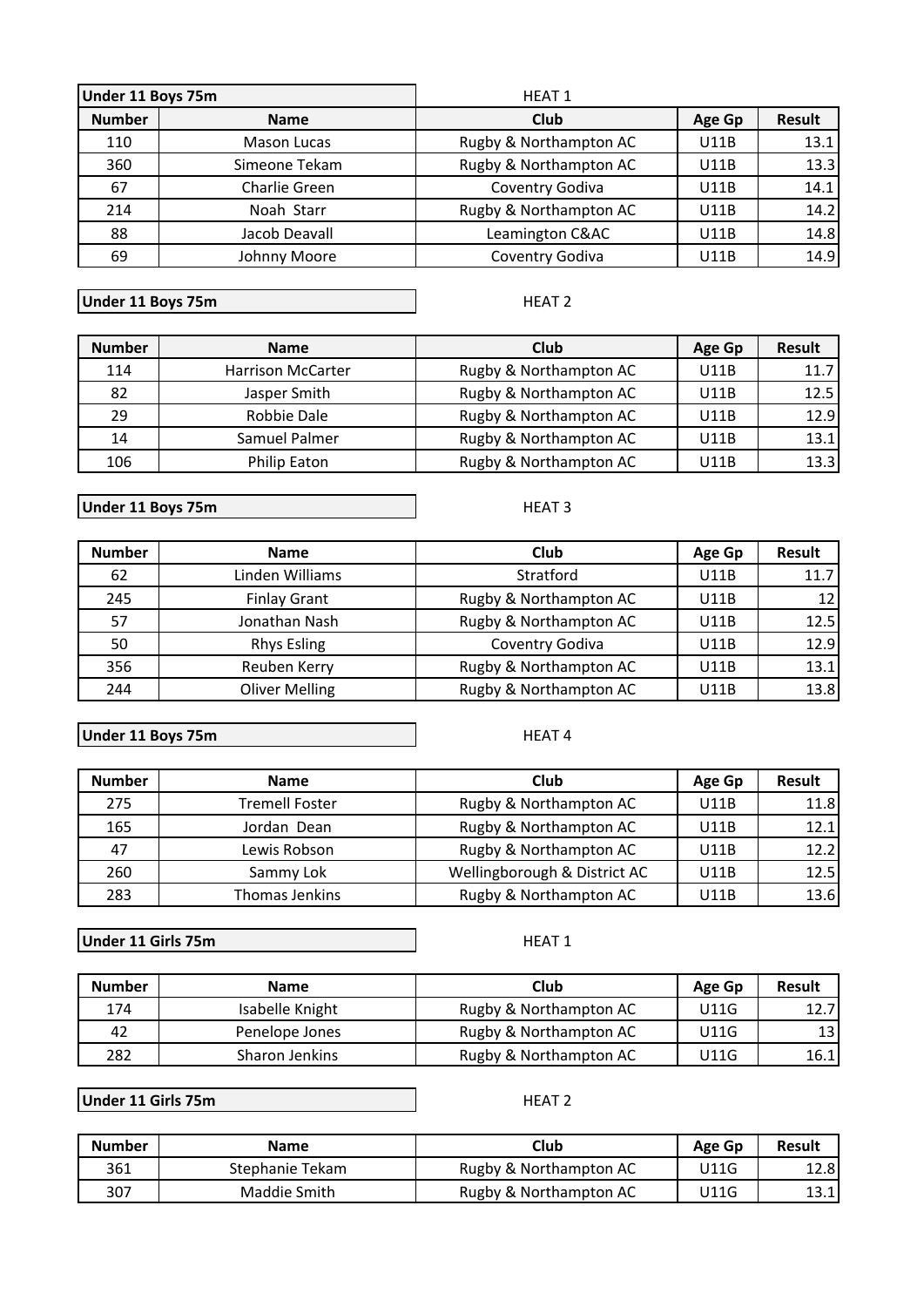| 22  | Annabel O'Looney | Rugby & Northampton AC | U11G | 13.6 l |
|-----|------------------|------------------------|------|--------|
| 351 | Ruby Kinsella    | Rugby & Northampton AC | U11G | 13.8   |
| 213 | lvy Forth        | Rugby & Northampton AC | U11G | 14.9 l |

#### **Under 11 Girls 75m**

#### HEAT<sub>3</sub>

| <b>Number</b> | <b>Name</b>           | Club                   | Age Gp      | Result |
|---------------|-----------------------|------------------------|-------------|--------|
| 357           | Onachukwu Ndefo       | Rugby & Northampton AC | U11G        | 11.7   |
| 134           | Ava Thomas            | Rugby & Northampton AC | U11G        | 11.9   |
| 297           | Georgia Coker         | Rugby & Northampton AC | U11G        | 11.9   |
| 148           | Phoebe Boyle          | Rugby & Northampton AC | U11G        | 12.2   |
| 18            | <b>Beatrix Baffoe</b> | Rugby & Northampton AC | U11G        | 12.6   |
| 72            | Millie Gammage        | Rugby & Northampton AC | <b>U11G</b> | 12.9   |

#### **Under 11 Girls 75m**

**Number Name Club Age Gp Result** 41 | Annalise Foxon-Day | Rugby & Northampton AC | U11G | 11.9 119 | Aveline Desdoits-Pitman | Rugby & Northampton AC | U11G | 12 320 Shannon Blundell | Rugby & Northampton AC | U11G | 12.5 232 Georgia Gercs Rugby & Northampton AC U11G 12.6 276 | Georgia Roseblade | Rugby & Northampton AC | U11G | 13.1 253 | Maria Jolley | Rugby & Northampton AC | U11G | 13.3

#### **Under 11 Girls 75m**

**Number Name Club Age Gp Result** 60 | Isabel Hull Rugby & Northampton AC | U11G | 12.6 91 | Kaena Wasley | Coventry Godiva | U11G | 12.7 305 **Elise Callard** Rugby & Northampton AC U11G 12.9 287 | Kate Appleby | Rugby & Northampton AC | U11G | 12.9 132 | Millie De Terville | Rugby & Northampton AC | U11G | 15.4

**Under 13 Girls 75m**

| <b>Number</b> | <b>Name</b>     | Club                   | Age Gp | <b>Result</b> |
|---------------|-----------------|------------------------|--------|---------------|
| 258           | Caitlin Reeves  | Rugby & Northampton AC | U13G   | 11.8          |
| 37            | Amelia Cebak    | Rugby & Northampton AC | U13G   | 12.2          |
| 309           | Georgia Tomczyk | Rugby & Northampton AC | U13G   | 12.2          |
| 188           | Molly Sheffield | Rugby & Northampton AC | U13G   | 12.5          |
| 302           | Isabella Cooper | Rugby & Northampton AC | U13G   | 14            |

**Under 13 Girls 75m**

HEAT<sub>2</sub>

| <b>Number</b> | <b>Name</b>             | Club                   | Age Gp | Result |
|---------------|-------------------------|------------------------|--------|--------|
| 316           | <b>Heather Cunliffe</b> | Rugby & Northampton AC | U13G   | 11.5   |
| 38            | Ellen Goodhart          | Rugby & Northampton AC | U13G   | 11.9   |
| 200           | Isabella Foale          | Rugby & Northampton AC | U13G   | 12.5   |
| 350           | Elsie Kinsella          | Rugby & Northampton AC | U13G   | 12.8   |

HEAT<sub>4</sub>

### **HEAT 5**

HEAT<sub>1</sub>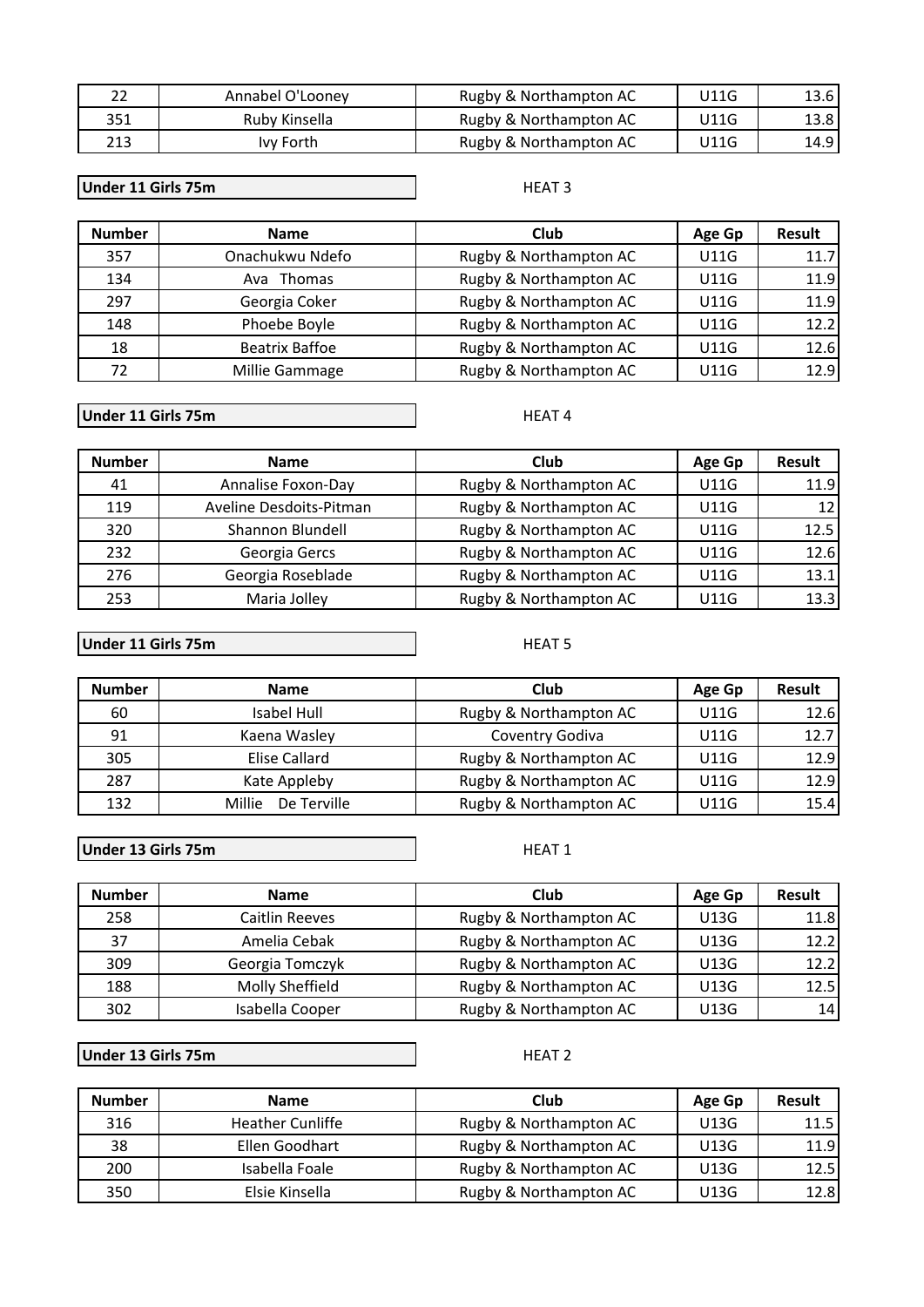|  | $\sim$<br>тор | .<br>ROV | AC<br>Rugby<br>hamnton<br>-NOLTNAI<br>$\sim$ |  |  |
|--|---------------|----------|----------------------------------------------|--|--|
|--|---------------|----------|----------------------------------------------|--|--|

**Under 13 Girls 75m**

| <b>Number</b> | <b>Name</b>              | Club                   | Age Gp | <b>Result</b> |
|---------------|--------------------------|------------------------|--------|---------------|
| 186           | Wood<br>Ruby             | Rugby & Northampton AC | U13G   | 10.8          |
| 48            | <b>Florence Matthews</b> | Rugby & Northampton AC | U13G   | 11.2          |
| 59            | Charlotte Woodward       | Rugby & Northampton AC | U13G   | 11.4          |
| 10            | Xcena Pasqualin          | Rugby & Northampton AC | U13G   | 11.8          |
| 326           | Natalie Kosongo          | Rugby & Northampton AC | U13G   | 12.7          |

**Under 13 Girls 75m**

HEAT<sub>4</sub>

Heat 1

HEAT<sub>3</sub>

| <b>Number</b> | <b>Name</b>             | Club                   | Age Gp | Result |
|---------------|-------------------------|------------------------|--------|--------|
| 65            | Jayneeva George         | Coventry Godiva        | U13G   | 10.7   |
| 344           | <b>Bethany Blundell</b> | Rugby & Northampton AC | U13G   | 11.2   |
| 97            | Nora Szabo              | Coventry Godiva        | U13G   | 11.6   |
| 333           | Brieze Clarke           | Rugby & Northampton AC | U13G   | 11.8   |
| 207           | <b>Holly Gavin</b>      | Coventry Godiva        | U13G   | 12.6   |

**100m** 

## **Number Name Club Age Gp Result** 64 Jayden Smith Coventry Godiva | U13B | 14.3 169 **Evan Lowe Rugby & Northampton AC** U13B 15.5 215 | Louis Starr | Rugby & Northampton AC | U13B | 15.7 354 Joel Jacob Joel Jacob July 16.1 56 **Zachary Smith** Rugby & Northampton AC | U13B | 17.9 324 Shaun Roy Rugby & Northampton AC U13B 17.9

**100m** 

Heat 2

| <b>Number</b> | <b>Name</b>     | Club                         | Age Gp      | Result |
|---------------|-----------------|------------------------------|-------------|--------|
| 310           | Jacob Martin    | Leamington Athletics Academy | U11B        | 13.8   |
| 8             | Charlie Whorrod | Stratford                    | U13B        | 14.2   |
| 146           | James Selley    | Leamington Athletics Academy | <b>U13B</b> | 14.6   |
| 327           | Julia Jones     | Rugby & Northampton AC       | <b>VETW</b> | 14.7   |
| 111           | Alex Ursu       | Coventry Godiva              | U13B        | 15.7   |
| 337           | Harry Faulds    | Rugby & Northampton AC       | U13B        | 15.7   |
| 137           | Oliver Godwin   | Rugby & Northampton AC       | U13B        | 18.1   |

**100m** 

| <b>Number</b> | <b>Name</b>   | Club                   | Age Gp | Result |
|---------------|---------------|------------------------|--------|--------|
| 40            | Kaiyuki Crisp | Rugby & Northampton AC | U13B   | 14.2   |
| 17            | Ollie Savage  | Rugby & Northampton AC | U13B   | 14.5   |
| 202           | Ethan Kelly   | Rugby & Northampton AC | U13B   | 15.1   |
| 345           | Joshua Hanlon | Rugby & Northampton AC | U13B   | 15.2   |
| 104           | Ryan Buckley  | Rugby & Northampton AC | U13B   | 15.3   |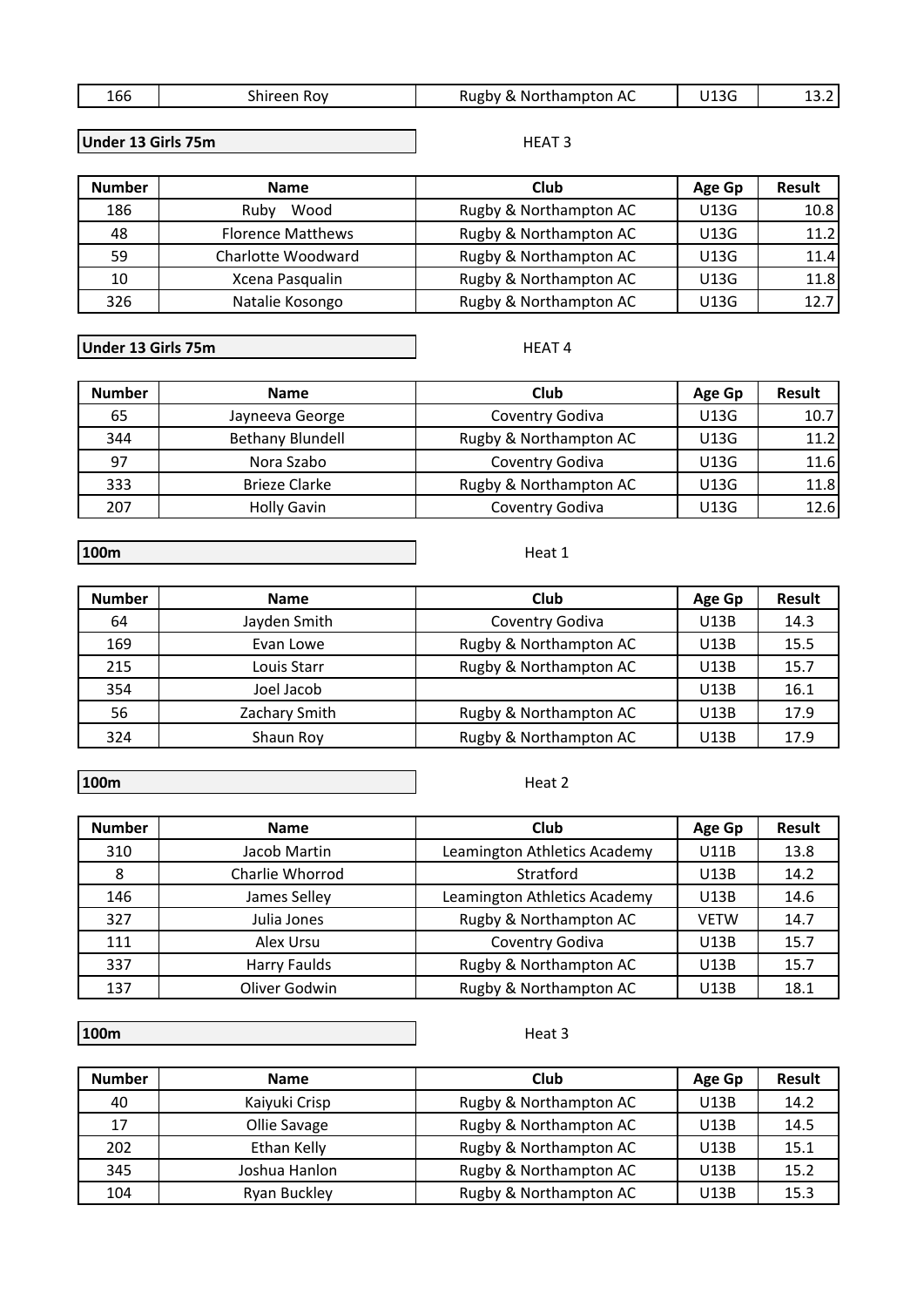| 189 | Rory Sheffield | Rugby & Northampton AC | J13B | 16.2 |
|-----|----------------|------------------------|------|------|
| 223 | ∟eon Clarke    | Rugby & Northampton AC | J13B | 16.6 |

### Heat 4

| <b>Number</b> | <b>Name</b>            | Club                      | Age Gp | <b>Result</b> |
|---------------|------------------------|---------------------------|--------|---------------|
| 140           | Rusciano Thomas-Riley  | Coventry Godiva           | U13B   | 14.8          |
| 141           | Gergo Barabas          | Rugby & Northampton AC    | U13B   | 15            |
| 359           | Ruben Forde            | Rugby & Northampton AC    | U13B   | 15.2          |
| 80            | <b>Finlay Smith</b>    | Rugby & Northampton AC    | U13B   | 15.3          |
| 151           | Aaron Oshenye          | Royal Sutton Coldfield AC | U13B   | 15.5          |
| 301           | <b>Samuel Swadling</b> | Radley AC                 | U13B   | 16.5          |
| 296           | Archie Shepperdson     | Rugby & Northampton AC    | U13B   | 16.8          |
| 358           | Harvey HSU             | Rugby & Northampton AC    | U13B   | 17            |

### **100m**

Heat 5

| <b>Number</b> | <b>Name</b>            | Club                         | Age Gp | <b>Result</b> |
|---------------|------------------------|------------------------------|--------|---------------|
| 157           | Oke Oluwatobi          | Coventry Godiva              | U15B   | 12.5          |
| 369           | Ben Lole               | Rugby & Northampton AC       | U15B   | 13.4          |
| 224           | <b>Taylor Harrison</b> | Rugby & Northampton AC       | U15B   | 13.5          |
| 252           | Owen De Souza          | Leamington Athletics Academy | U15B   | 14.2          |
| 281           | Harvey Cooke           | Rugby & Northampton AC       | U15B   | 14.6          |
| 192           | Luke Boyes             | Rugby & Northampton AC       | U15B   | 17.6          |

**100m** 

| <b>Number</b> | <b>Name</b>     | Club                   | Age Gp | <b>Result</b> |
|---------------|-----------------|------------------------|--------|---------------|
| 290           | Alfie Sanderson | Daventry               | U15B   | 13.1          |
| 365           | Jacob May       | Leamington             | U15B   | 13.6          |
| 331           | Dontae Anderson | Coventry Godiva        | U15B   | 13.8          |
| 227           | Joseph Harris   | Rugby & Northampton AC | U15B   | 14.2          |
| 116           | Josh Farrell    | Rugby & Northampton AC | U15B   | 14.9          |

**100m** 

Heat 7

Heat 8

Heat 6

| <b>Number</b> | <b>Name</b>      | Club                   | Age Gp      | <b>Result</b> |
|---------------|------------------|------------------------|-------------|---------------|
| 36            | James Langham    | Rugby & Northampton AC | <b>U15B</b> | 13            |
| 61            | Cole Williams    | Stratford              | U15B        | 13            |
| 71            | George Gammage   | Rugby & Northampton AC | <b>U15B</b> | 13.3          |
| 163           | Will Dean        | Rugby & Northampton AC | U15B        | 13.4          |
| 154           | Luke Pooley      | Rugby & Northampton AC | <b>U15B</b> | 13.5          |
| 102           | Conlan Boyle     | Rugby & Northampton AC | U15B        | 13.5          |
| 231           | Hrishikesh Darji | Rugby & Northampton AC | U15B        | 13.6          |

**100m** 

| Number | Name               | Club                            | Age Gp | Result |
|--------|--------------------|---------------------------------|--------|--------|
| 336    | Matthew<br>Barnaby | . Northampton AC<br>Rugby<br>х, | J17M   | 12.U   |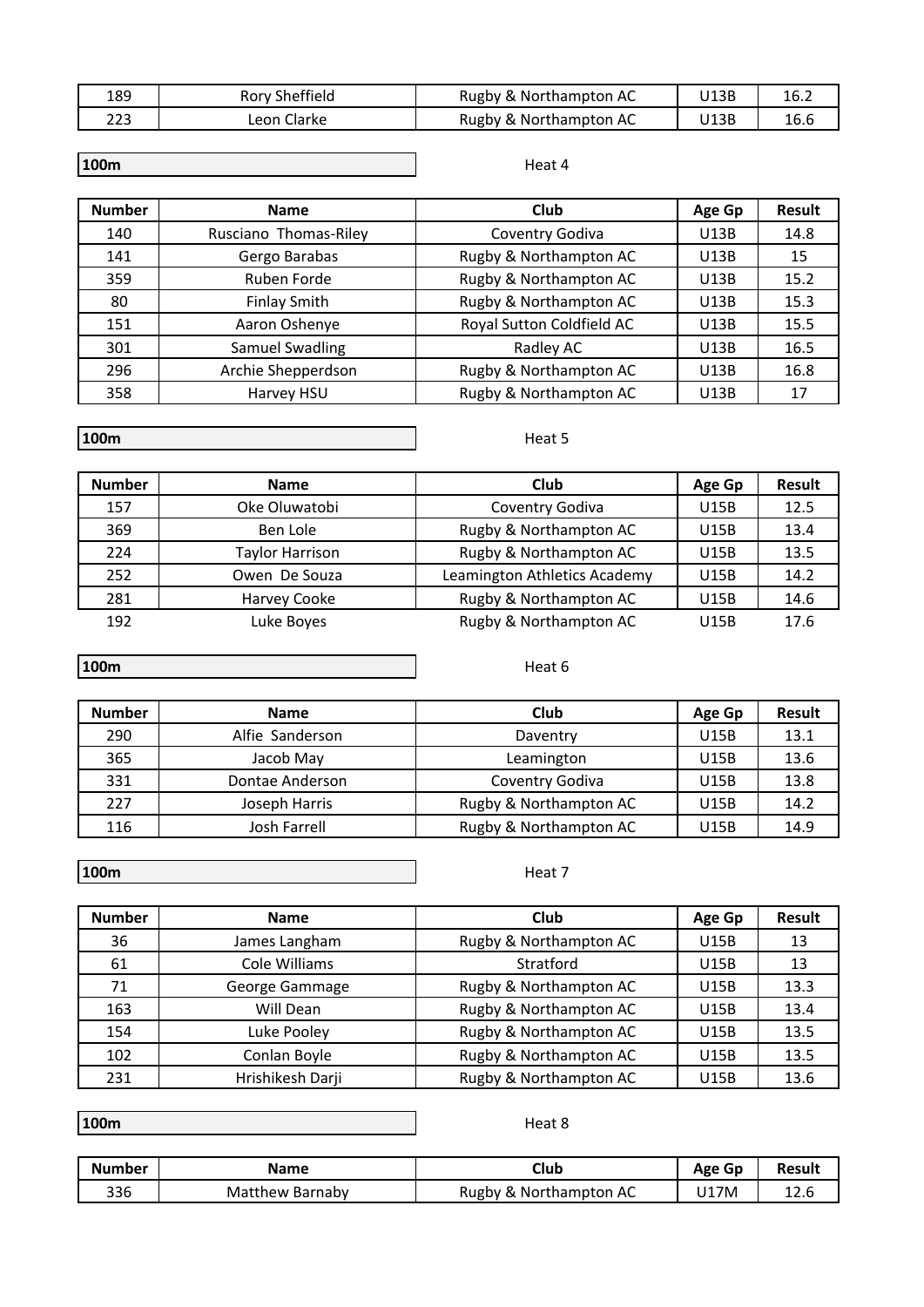| 338 | Andrew Kerr-Chinn | Rugby & Northampton AC | U17M | 12.8 |
|-----|-------------------|------------------------|------|------|
| 99  | Samuel Whittaker  | Rugby & Northampton AC | U17M | 13.2 |
| 35  | George A Kirk     | Rugby & Northampton AC | U17M | 13.5 |
| 330 | Alize Anderson    | Coventry Godiva        | U17M | 14   |
| 228 | Harry Thomas      | Rugby & Northampton AC | U17M | 14.6 |

Heat 9

| <b>Number</b> | <b>Name</b>                 | Club                   | Age Gp | <b>Result</b> |
|---------------|-----------------------------|------------------------|--------|---------------|
| 33            | Connor Dadge                | Rugby & Northampton AC | U17M   | 11.8          |
| 115           | <b>Bradley Whitehead</b>    | Rugby & Northampton AC | U17M   | 12.2          |
| 229           | <b>Maxamillian Marshall</b> | Rugby & Northampton AC | U17M   | 12.3          |
| 150           | <b>Bailey Swift</b>         | Rugby & Northampton AC | U17M   | 12.4          |
| 335           | <b>Matthew Smith</b>        | Rugby & Northampton AC | U17M   | 12.8          |
| 366           | Joeseph Derbisz             | Rugby & Northampton AC | U17M   | 12.9          |

**100m** 

**Number Name Club Age Gp Result** 143 | Uyiosa Osawe | Coventry University | U20M | 11.8 45 | James McNally | Leamington C&AC | SNRM | 12.2 367 Charlie Barker Rugby & Northampton AC SNRM 12.3 23 | Giorgio Saroli | Rugby & Northampton AC | U20M | 12.3 342 | Hayden McCrickard | Leamington Athletics Academy | U20M | 12.8

**100m** 

Heat 11

| <b>Number</b> | <b>Name</b>          | Club                         | Age Gp      | <b>Result</b> |
|---------------|----------------------|------------------------------|-------------|---------------|
| 303           | Charlotte Booth      | Leamington Athletics Academy | <b>U15G</b> | 14.2          |
| 76            | Jessica Silverthorne | Leamington Athletics Academy | <b>U15G</b> | 15            |
| 103           | Sophie Chaloner      | Rugby & Northampton AC       | U15G        | 15.6          |
| 109           | <b>Shannon Lucas</b> | Rugby & Northampton AC       | U15G        | 15.9          |
| 105           | Ceara Buckley        | Rugby & Northampton AC       | U15G        | 16.4          |

195 | Stephen Lee | Midland Masters AC | VETM | 12.9

**100m** 

Heat 12

| <b>Number</b> | <b>Name</b>           | Club                   | Age Gp | <b>Result</b> |
|---------------|-----------------------|------------------------|--------|---------------|
| 321           | <b>Abbie Hall</b>     | Rugby & Northampton AC | U15G   | 14.3          |
| 317           | Tia Lynch             | Rugby & Northampton AC | U15G   | 14.4          |
| 314           | Shannel Luseya-Moseka | Coventry Godiva        | U15G   | 14.6          |
| 323           | Emily O'Connor        | Rugby & Northampton AC | U15G   | 14.6          |
| 349           | Ruby Cole             | Rugby & Northampton AC | U15G   | 14.9          |

**100m** 

Heat 13

| <b>Number</b> | <b>Name</b>   | Club                   | Age Gp | Result |
|---------------|---------------|------------------------|--------|--------|
| 206           | Lauren Gavin  | Coventry Godiva        | U15G   | 14.1   |
| 234           | Eloise Nowill | Rugby & Northampton AC | U15G   | 14.2   |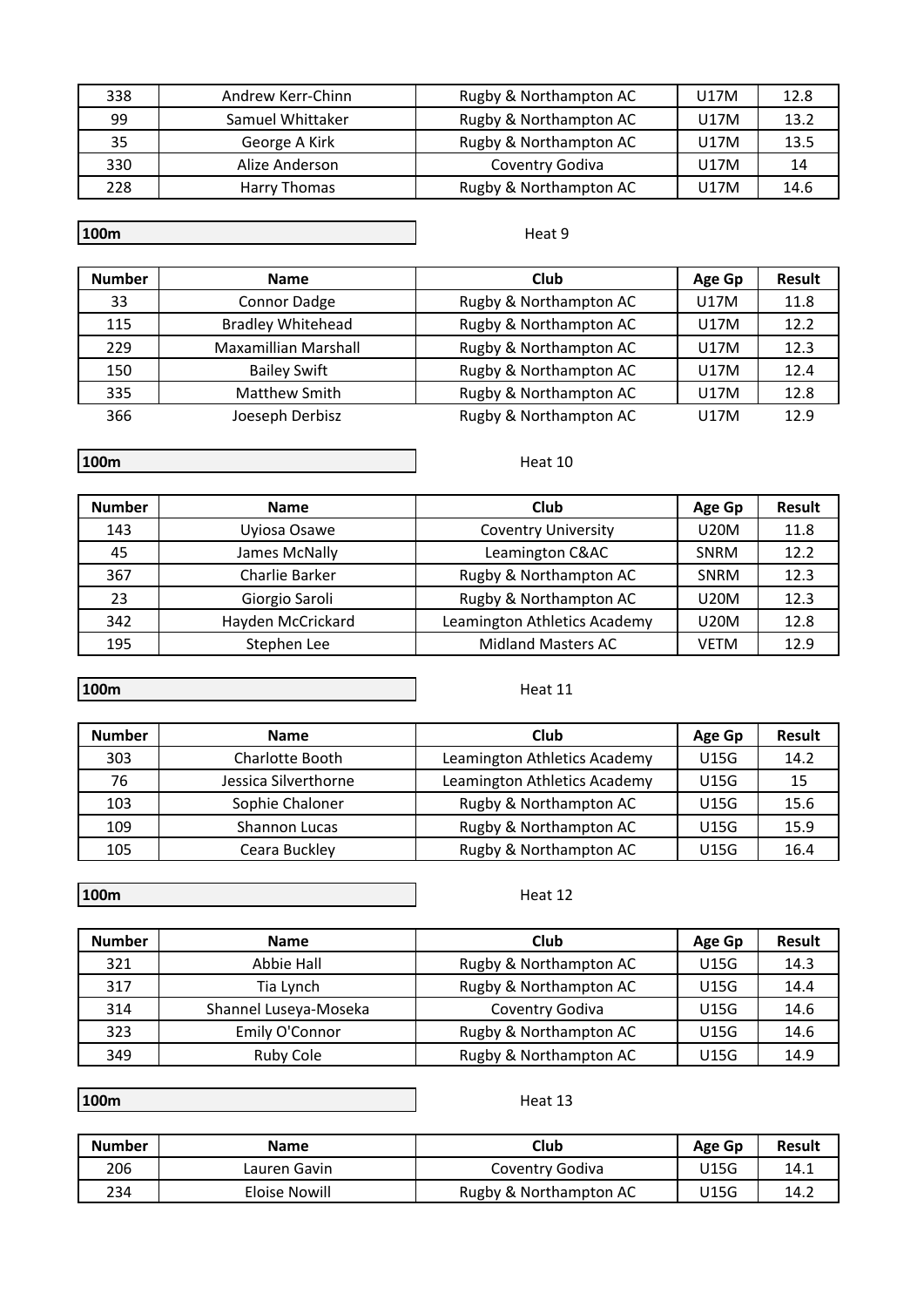| 285 | Georgia Williams | Coventry Godiva        | U15G | 14.4 |
|-----|------------------|------------------------|------|------|
| 295 | Jessica Chander  | Leamington             | J15G | 14.8 |
| 219 | Sophia Hill      | Rugby & Northampton AC | U15G | 15   |

#### Heat 14

Heat 15

Heat 16

| <b>Number</b> | <b>Name</b>       | Club                   | Age Gp | <b>Result</b> |
|---------------|-------------------|------------------------|--------|---------------|
| 94            | Cleo Martin-Evans | Daventry               | U15G   | 13.4          |
| 63            | Kamiya Smith      | Coventry Godiva        | U15G   | 14.1          |
| 184           | Mica Quinn        | Rugby & Northampton AC | U15G   | 14.2          |
| 113           | Zoe Gardner       | Rugby & Northampton AC | U15G   | 14.6          |
| 32            | Jessica Large     | Rugby & Northampton AC | U15G   | 15.2          |

**100m** 

| <b>Number</b> | <b>Name</b>            | Club                   | Age Gp      | <b>Result</b> |
|---------------|------------------------|------------------------|-------------|---------------|
| 101           | Mary Beetham-Green     | Rugby & Northampton AC | U17W        |               |
| 289           | <b>Emily Sanderson</b> | Daventry               | <b>U20W</b> | 13.5          |
| 363           | Jasmine Hope           | hunts ac               | U17W        | 13.9          |
| 221           | Rhian Morgan           | Rugby & Northampton AC | U17W        | 14.5          |

**100m** 

| <b>Number</b> | <b>Name</b>        | Club                   | Age Gp | <b>Result</b> |
|---------------|--------------------|------------------------|--------|---------------|
| 368           | Laurone Ager       | Rugby & Northampton AC | U17W   | 13.1          |
| 318           | Elizabeth Truslove | Rugby & Northampton AC | U17W   | 13.5          |
| 27            | Iola Grant         | Rugby & Northampton AC | U17W   | 13.8          |
| 269           | Rhania Akii Bua    | Rugby & Northampton AC | U17W   | 14.3          |

**150m** 

Heat 1

| <b>Number</b> | <b>Name</b>              | Club                   | Age Gp      | Result |
|---------------|--------------------------|------------------------|-------------|--------|
| 114           | <b>Harrison McCarter</b> | Rugby & Northampton AC | <b>U11B</b> | 22.9   |
| 29            | <b>Robbie Dale</b>       | Rugby & Northampton AC | U11B        | 25.1   |
| 16            | Nathan Lamb              | Rugby & Northampton AC | U11B        | 26.3   |
| 212           | Gene Forth               | Rugby & Northampton AC | U11B        | 28.1   |
| 214           | Noah Starr               | Rugby & Northampton AC | U11B        | 28.4   |
| 120           | Joseph Desdoits-Pitman   | Rugby & Northampton AC | U11B        | 29.1   |
| 190           | Sam Sheffield            | Rugby & Northampton AC | U11B        | 29.4   |

**150m** 

| <b>Number</b> | <b>Name</b>           | Club                         | Age Gp      | <b>Result</b> |
|---------------|-----------------------|------------------------------|-------------|---------------|
| 181           | <b>Arthur Tilt</b>    | Rugby & Northampton AC       | <b>U11B</b> | 22            |
| 275           | <b>Tremell Foster</b> | Rugby & Northampton AC       | U11B        | 23.5          |
| 205           | <b>Edward Owen</b>    | Leamington Athletics Academy | U11B        | 24.5          |
| 130           | Lewis Nutt            | Rugby & Northampton AC       | U11B        | 24.5          |
| 203           | Finley Kelly          | Rugby & Northampton AC       | U11B        | 25.6          |
| 50            | <b>Rhys Esling</b>    | Coventry Godiva              | U11B        | 25.8          |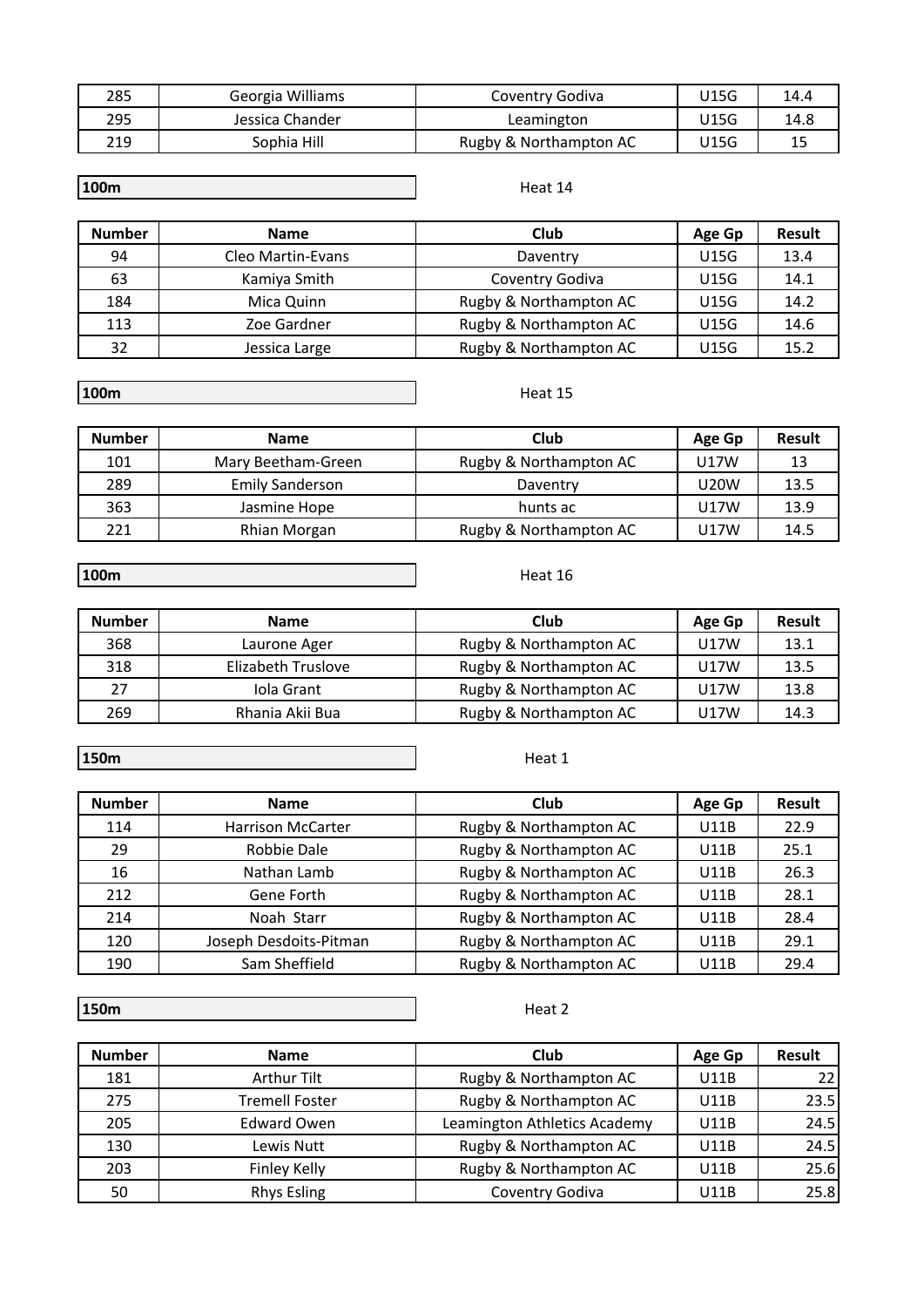| 283<br>∟ט∟ | Jenkins<br>----- | .<br>*hampton AC<br>nor<br>KUP<br>$\mathbf{w}$<br>$\sim$ | 111D<br>- 1 L 1 | . |
|------------|------------------|----------------------------------------------------------|-----------------|---|
|            |                  |                                                          |                 |   |

| 150m |
|------|
|------|

Heat 3

| <b>Number</b> | <b>Name</b>           | Club                         | Age Gp      | Result |
|---------------|-----------------------|------------------------------|-------------|--------|
| 96            | Olivia Willison       | Rugby & Northampton AC       | <b>U11G</b> | 24.6   |
| 263           | Abigail George        | Leamington Athletics Academy | <b>U11G</b> | 24.9   |
| 131           | Brooke Leo            | Rugby & Northampton AC       | U11G        | 25.6   |
| 133           | Curtis-Free<br>Ruby   | Rugby & Northampton AC       | U11G        | 25.9   |
| 174           | Isabelle Knight       | Rugby & Northampton AC       | <b>U11G</b> | 26.1   |
| 42            | Penelope Jones        | Rugby & Northampton AC       | <b>U11G</b> | 27.3   |
| 135           | Kilby<br>Azaria       | Rugby & Northampton AC       | <b>U11G</b> | 29.9   |
| 132           | Millie<br>De Terville | Rugby & Northampton AC       | <b>U11G</b> | 29.9   |

**150m** 

Heat 4

| <b>Number</b> | <b>Name</b>             | Club                   | Age Gp      | <b>Result</b> |
|---------------|-------------------------|------------------------|-------------|---------------|
| 134           | Ava Thomas              | Rugby & Northampton AC | <b>U11G</b> | 22.8          |
| 297           | Georgia Coker           | Rugby & Northampton AC | <b>U11G</b> | 23.2          |
| 119           | Aveline Desdoits-Pitman | Rugby & Northampton AC | <b>U11G</b> | 24.6          |
| 148           | Phoebe Boyle            | Rugby & Northampton AC | <b>U11G</b> | 24.9          |
| 91            | Kaena Wasley            | Coventry Godiva        | <b>U11G</b> | 25.2          |
| 123           | Millie Titheradge       | Rugby & Northampton AC | <b>U11G</b> | 27.8          |
| 351           | Ruby Kinsella           | Rugby & Northampton AC | <b>U11G</b> | 28.4          |
| 90            | Lara Martin             | Rugby & Northampton AC | <b>U11G</b> | 28.7          |

**150m** 

Heat 5

| <b>Number</b> | <b>Name</b>           | Club                   | Age Gp | <b>Result</b> |
|---------------|-----------------------|------------------------|--------|---------------|
| 39            | Kae Crisp             | Rugby & Northampton AC | U13G   | 23.3          |
| 258           | <b>Caitlin Reeves</b> | Rugby & Northampton AC | U13G   | 23.7          |
| 38            | Ellen Goodhart        | Rugby & Northampton AC | U13G   | 24            |
| 240           | Madeleine Jacks       | Rugby & Northampton AC | U13G   | 24.1          |
| 329           | Grace Darcy           | Rugby & Northampton AC | U13G   | 25.5          |
| 350           | Elsie Kinsella        | Rugby & Northampton AC | U13G   | 27.6          |

**150m** 

Heat 6

Heat 7

| <b>Number</b> | <b>Name</b>             | Club                   | Age Gp | <b>Result</b> |
|---------------|-------------------------|------------------------|--------|---------------|
| 197           | Rhianna O'Connor        | Coventry Godiva        | U13G   | 23            |
| 316           | <b>Heather Cunliffe</b> | Rugby & Northampton AC | U13G   | 23.5          |
| 97            | Nora Szabo              | Coventry Godiva        | U13G   | 23.7          |
| 176           | Chloe Worth             | Rugby & Northampton AC | U13G   | -24           |
| 156           | Grace Noble             | Rugby & Northampton AC | U13G   | 24.8          |

**150m** 

| <b>Number</b> | Name            | Club            | Age Gp | Result                |
|---------------|-----------------|-----------------|--------|-----------------------|
| --<br>ບປ      | Jayneeva George | Coventrv Godiva | U13G   | <b>CC</b><br><u>،</u> |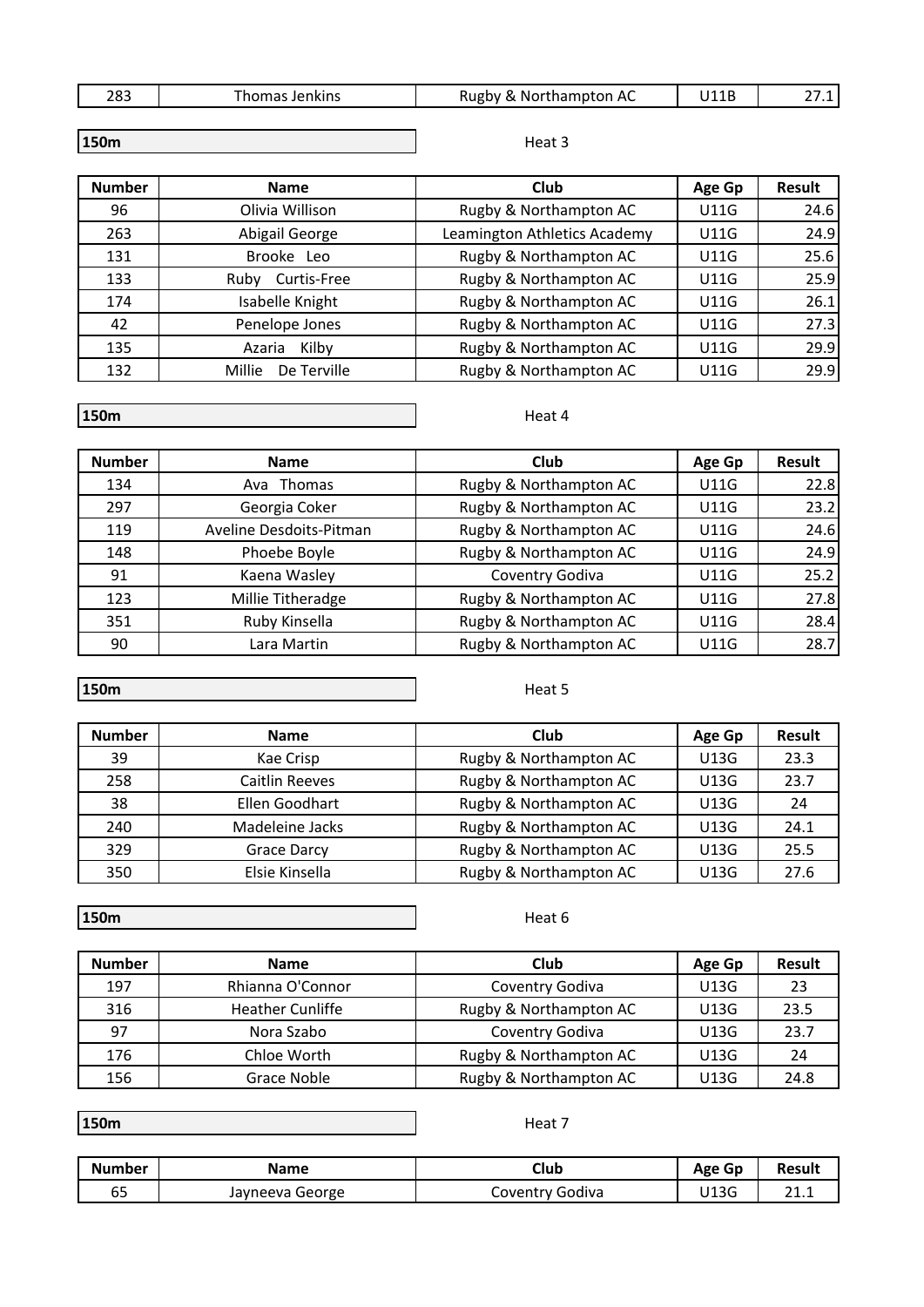| 186 | Wood<br>Ruby             | Rugby & Northampton AC | U13G | 21.4 |
|-----|--------------------------|------------------------|------|------|
| 48  | <b>Florence Matthews</b> | Rugby & Northampton AC | U13G | 21.7 |
| 30  | <b>Tully Peacock</b>     | Rugby & Northampton AC | U13G | 22.3 |
| 357 | Onachukwu Ndefo          | Rugby & Northampton AC | U11G | 23.3 |
| 68  | Eloise Greene            | Coventry Godiva        | U13G | 23.8 |

### Heat 1

| <b>Number</b> | <b>Name</b>    | Club                      | Age Gp | Result |
|---------------|----------------|---------------------------|--------|--------|
| 215           | Louis Starr    | Rugby & Northampton AC    | U13B   | 30.8   |
| 345           | Joshua Hanlon  | Rugby & Northampton AC    | U13B   | 30.9   |
| 348           | Peter van Uem  | Rugby & Northampton AC    | U13B   | 32.1   |
| 151           | Aaron Oshenye  | Royal Sutton Coldfield AC | U13B   | 32.7   |
| 189           | Rory Sheffield | Rugby & Northampton AC    | U13B   | 34.2   |
| 241           | Joshua Jenner  | Rugby & Northampton AC    | U13B   | 35.2   |

**200m**

Heat 2

Heat 3

| <b>Number</b> | <b>Name</b>         | Club                     | Age Gp | <b>Result</b> |
|---------------|---------------------|--------------------------|--------|---------------|
| 202           | Ethan Kelly         | Rugby & Northampton AC   | U13B   | 30.5          |
| 80            | <b>Finlay Smith</b> | Rugby & Northampton AC   | U13B   | 30.8          |
| 87            | Sam Yates           | <b>Nuneaton Harriers</b> | U13B   | 31.3          |
| 247           | Cian Shea           | Rugby & Northampton AC   | U13B   | 32.3          |
| 218           | Thomas Cramp        | Rugby & Northampton AC   | U13B   | 32.8          |

## **200m**

| <b>Number</b> | <b>Name</b>           | Club                   | Age Gp      | Result |
|---------------|-----------------------|------------------------|-------------|--------|
| 40            | Kaiyuki Crisp         | Rugby & Northampton AC | U13B        | 29.1   |
| 141           | Gergo Barabas         | Rugby & Northampton AC | U13B        | 29.8   |
| 194           | Henry Channon         | Oxford City AC         | U13B        | 30.3   |
| 140           | Rusciano Thomas-Riley | Coventry Godiva        | U13B        | 31     |
| 327           | Julia Jones           | Rugby & Northampton AC | <b>VETW</b> | 31     |
| 301           | Samuel Swadling       | Radley AC              | U13B        | 31.8   |

**200m**

Heat 4

| <b>Number</b> | <b>Name</b>            | Club                   | Age Gp | <b>Result</b> |
|---------------|------------------------|------------------------|--------|---------------|
| 36            | James Langham          | Rugby & Northampton AC | U15B   | 26.1          |
| 290           | Alfie Sanderson        | Daventry               | U15B   | 26.3          |
| 102           | Conlan Boyle           | Rugby & Northampton AC | U15B   | 26.8          |
| 369           | Ben Lole               | Rugby & Northampton AC | U15B   | 27.3          |
| 224           | <b>Taylor Harrison</b> | Rugby & Northampton AC | U15B   | 27.5          |
| 281           | Harvey Cooke           | Rugby & Northampton AC | U15B   | 28.7          |
| 147           | Oliver Boyle           | Rugby & Northampton AC | U15B   | 31            |
| 95            | Ben Willison           | Rugby & Northampton AC | U15B   | 31.6          |

**200m**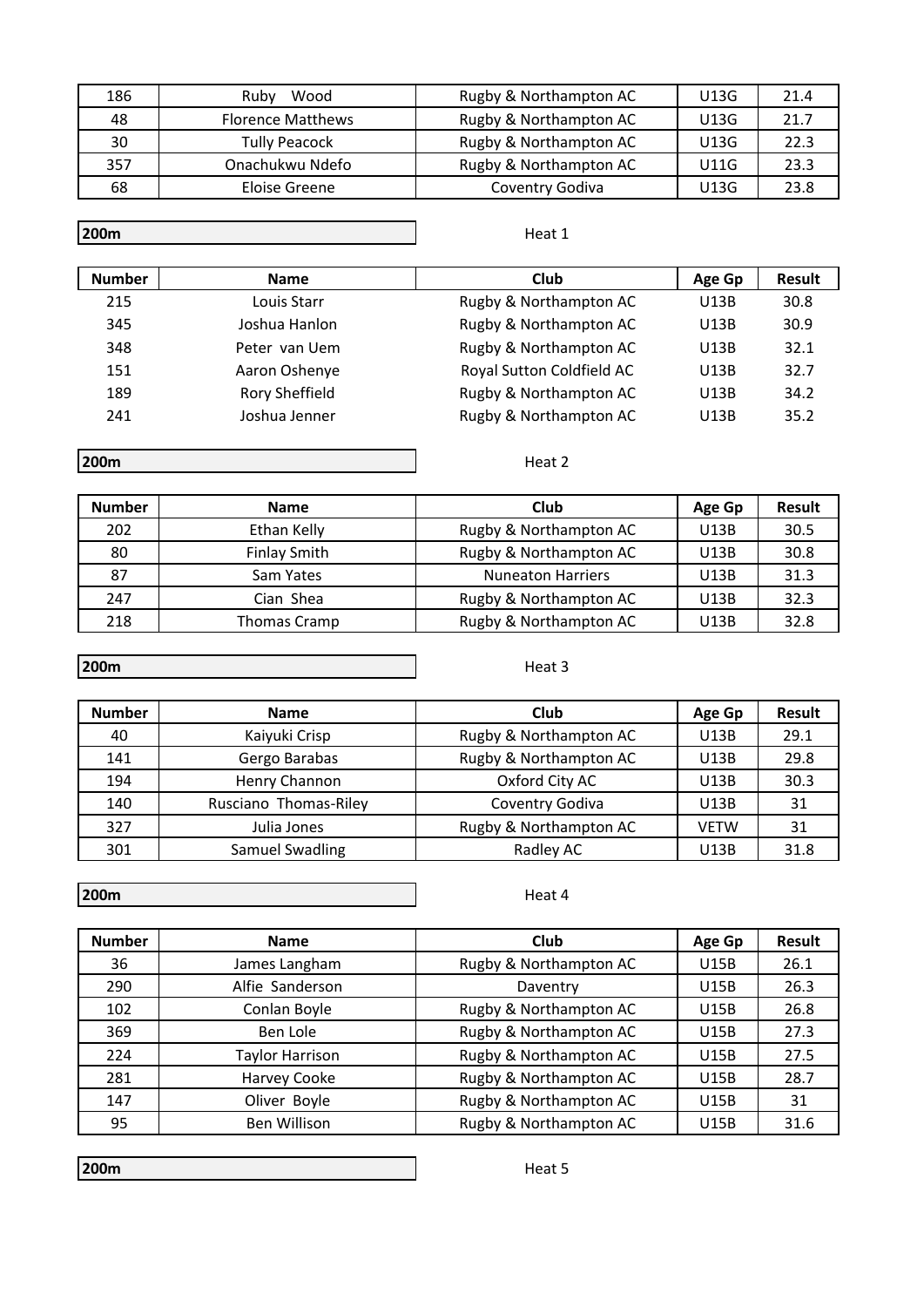| <b>Number</b> | <b>Name</b>          | Club                   | Age Gp | <b>Result</b> |
|---------------|----------------------|------------------------|--------|---------------|
| 178           | <b>Ben Hawkes</b>    | Leamington C&AC        | U17M   | 23.5          |
| 33            | Connor Dadge         | Rugby & Northampton AC | U17M   | 24.4          |
| 150           | <b>Bailey Swift</b>  | Rugby & Northampton AC | U17M   | 25            |
| 168           | <b>William Price</b> | Rugby & Northampton AC | U17M   | 25.1          |
| 336           | Matthew Barnaby      | Rugby & Northampton AC | U17M   | 25.1          |
| 229           | Maxamillian Marshall | Rugby & Northampton AC | U17M   | 25.3          |
| 338           | Andrew Kerr-Chinn    | Rugby & Northampton AC | U17M   | 26.2          |
| 228           | <b>Harry Thomas</b>  | Rugby & Northampton AC | U17M   | 29.1          |

Heat 6

Heat 7

| <b>Number</b> | <b>Name</b>       | Club                         | Age Gp | <b>Result</b> |
|---------------|-------------------|------------------------------|--------|---------------|
| 261           | Morgan Reeves     | Leamington C&AC              | U20M   | 23.9          |
| 143           | Uyiosa Osawe      | <b>Coventry University</b>   | U20M   | 24.1          |
| 342           | Hayden McCrickard | Leamington Athletics Academy | U20M   | 25.9          |

**200m**

**Number Name Club Age Gp Result** 317 | Tia Lynch | Rugby & Northampton AC | U15G | 30.2 285 | Georgia Williams | Coventry Godiva | U15G | 30.4 314 Shannel Luseya-Moseka Coventry Godiva U15G 32.3 32 | Jessica Large | Rugby & Northampton AC | U15G | 32.4 341 | Eloise Perry | Rugby & Northampton AC | U15G | 32.8

**200m**

| <b>Number</b> | <b>Name</b>     | Club                   | Age Gp | <b>Result</b> |
|---------------|-----------------|------------------------|--------|---------------|
| 272           | Abigail Ward    | Rugby & Northampton AC | U15G   | 28.4          |
| 249           | Nadine Starling | Coventry Godiva        | U15G   | 29.8          |
| 321           | Abbie Hall      | Rugby & Northampton AC | U15G   | 30            |
| 323           | Emily O'Connor  | Rugby & Northampton AC | U15G   | 31            |

**200m**

Heat 9

| <b>Number</b> | <b>Name</b>            | Club                   | Age Gp      | <b>Result</b> |
|---------------|------------------------|------------------------|-------------|---------------|
| 101           | Mary Beetham-Green     | Rugby & Northampton AC | U17W        | 26.9          |
| 318           | Elizabeth Truslove     | Rugby & Northampton AC | U17W        | 27.2          |
| 289           | <b>Emily Sanderson</b> | Daventry               | <b>U20W</b> | 28            |
| 27            | Iola Grant             | Rugby & Northampton AC | U17W        | 28.8          |
| 226           | Eleanor Harris         | Rugby & Northampton AC | U17W        | 30.6          |

**300m**

Heat 1

| <b>Number</b> | <b>Name</b>    | Club                         | Age Gp | <b>Result</b> |
|---------------|----------------|------------------------------|--------|---------------|
|               | George Gammage | Rugby & Northampton AC       | U15B   | 41.9          |
| 252           | Owen De Souza  | Leamington Athletics Academy | U15B   | 44.2          |
| 26            | Tom Tyler      | Rugby & Northampton AC       | U15B   | 46.2          |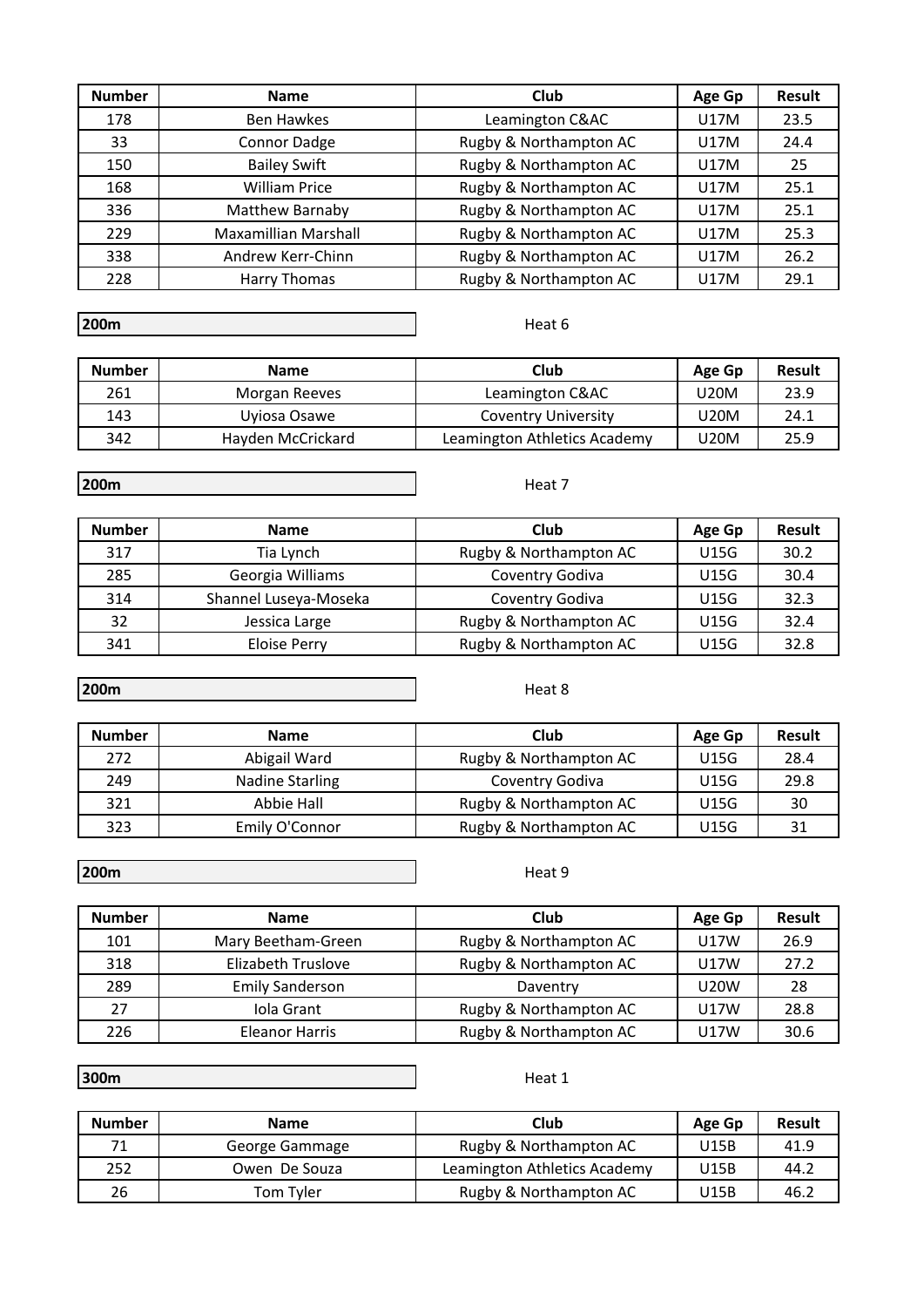| 300          | Ben Jones    | Rugby & Northampton AC | U15B | 46.2 |
|--------------|--------------|------------------------|------|------|
| 215<br>د 1 د | Jack Collins | Rugby & Northampton AC | U15B | 54.2 |

### Heat 2

| <b>Number</b> | <b>Name</b>        | Club                   | Age Gp | <b>Result</b> |
|---------------|--------------------|------------------------|--------|---------------|
| 251           | <b>Holly Bates</b> | Coventry Godiva        | U15G   | 46.9          |
| 321           | Abbie Hall         | Rugby & Northampton AC | U15G   | 47.9          |
| 216           | Maisy Cramp        | Rugby & Northampton AC | U15G   | 48.7          |
| 32            | Jessica Large      | Rugby & Northampton AC | U15G   | 52.1          |

**300m**

Heat 3

| <b>Number</b> | <b>Name</b>           | Club                   | Age Gp      | <b>Result</b> |
|---------------|-----------------------|------------------------|-------------|---------------|
| 272           | Abigail Ward          | Rugby & Northampton AC | <b>U15G</b> | 44            |
| 117           | <b>Fenella Downes</b> | Rugby & Northampton AC | <b>U15G</b> | 45.7          |
| 191           | Freya Bennett         | Coventry Godiva        | <b>U15G</b> | 46            |
| 51            | Emma Barker           | Rugby & Northampton AC | <b>U17W</b> | 47            |
| 225           | Meghan Lawes          | Rugby & Northampton AC | <b>U15G</b> | 47.3          |
| 222           | Alexandra Murgatroyd  | Rugby & Northampton AC | <b>U15G</b> | 47.8          |
| 226           | <b>Eleanor Harris</b> | Rugby & Northampton AC | <b>U17W</b> | 49.6          |
| 341           | <b>Eloise Perry</b>   | Rugby & Northampton AC | U15G        | 52.2          |

### **400m**

Heat 1

| <b>Number</b> | <b>Name</b>           | Club                       | Age Gp      | <b>Result</b> |
|---------------|-----------------------|----------------------------|-------------|---------------|
| 288           | <b>Ellis Greatrex</b> | Wolverhampton & Bilston AC | <b>U20M</b> | 49.6          |
| 178           | <b>Ben Hawkes</b>     | Leamington C&AC            | U17M        | 50.9          |
| 261           | Morgan Reeves         | Leamington C&AC            | <b>U20M</b> | 51.1          |
| 168           | <b>William Price</b>  | Rugby & Northampton AC     | U17M        | 54.2          |
| 299           | Ewan Roberts          | Rugby & Northampton AC     | <b>U20M</b> | 54.8          |
| 367           | Charlie Barker        | Rugby & Northampton AC     | <b>SNRM</b> | 56.6          |
| 355           | Will Tutte            | <b>OXFORD BROOKE</b>       | <b>SNRM</b> | 63.0          |
| 159           | Daniel Nikel          | Rugby & Northampton AC     | <b>SNRM</b> | 64.3          |

**600m** 

| <b>Number</b> | <b>Name</b>   | Club                   | Age Gp      | <b>Result</b> |
|---------------|---------------|------------------------|-------------|---------------|
| 11            | Zac Pasqualin | Rugby & Northampton AC | U11B        | 2.01.9        |
| 16            | Nathan Lamb   | Rugby & Northampton AC | U11B        | 2.04.6        |
| 29            | Robbie Dale   | Rugby & Northampton AC | U11B        | 2.13.1        |
| 212           | Gene Forth    | Rugby & Northampton AC | U11B        | 2.17.4        |
| 106           | Philip Eaton  | Rugby & Northampton AC | U11B        | 2.18.4        |
| 88            | Jacob Deavall | Leamington C&AC        | U11B        | 2.29.1        |
| 190           | Sam Sheffield | Rugby & Northampton AC | U11B        | 2.29.4        |
| 214           | Noah Starr    | Rugby & Northampton AC | U11B        | 2.30.0        |
| 69            | Johnny Moore  | Coventry Godiva        | U11B        | 2.30.2        |
| 110           | Mason Lucas   | Rugby & Northampton AC | <b>U11B</b> | 2.30.4        |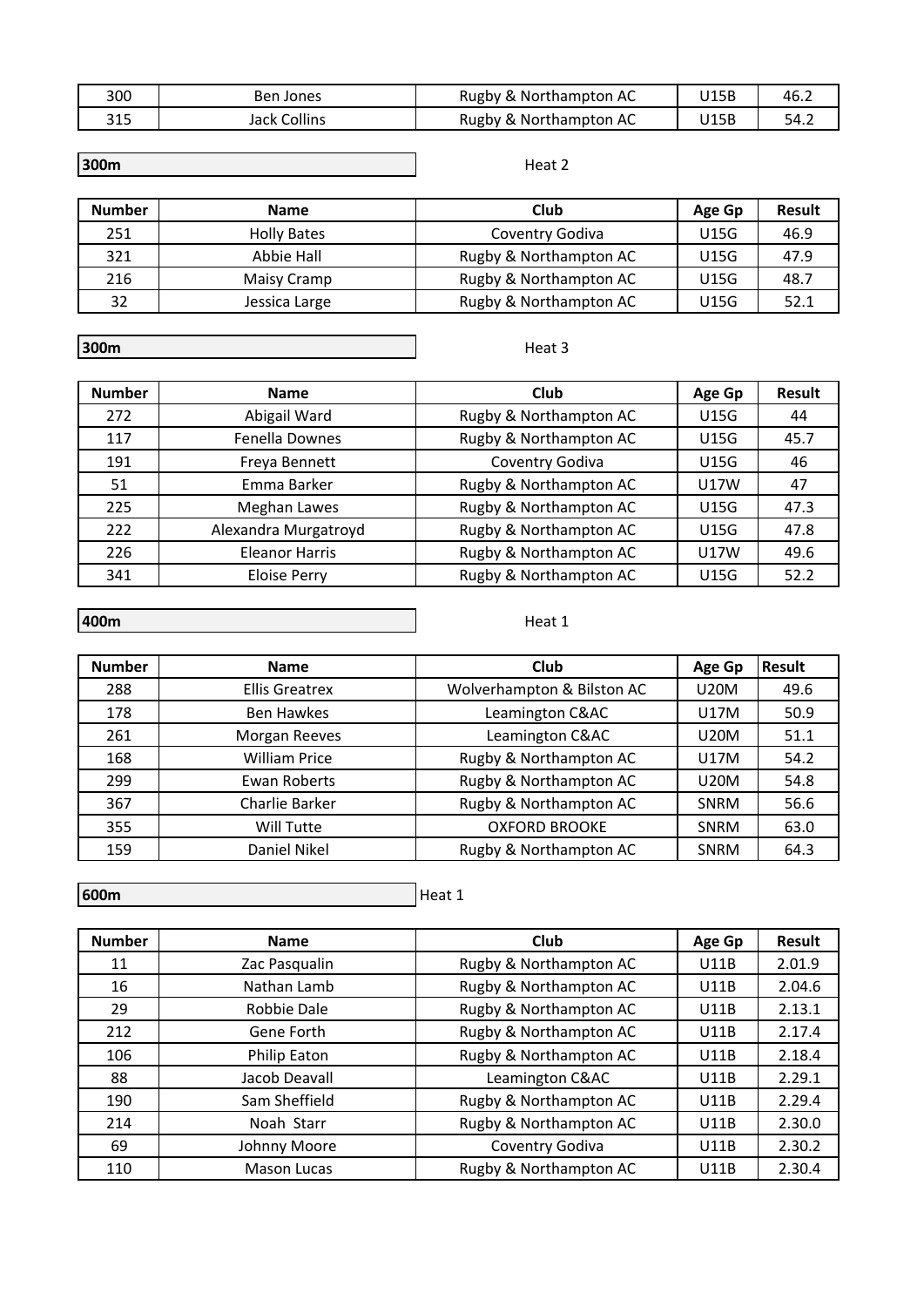Heat 2

| <b>Number</b> | <b>Name</b>            | <b>Club</b>            | Age Gp      | <b>Result</b> |
|---------------|------------------------|------------------------|-------------|---------------|
| 181           | <b>Arthur Tilt</b>     | Rugby & Northampton AC | U11B        | 1.49.7        |
| 245           | <b>Finlay Grant</b>    | Rugby & Northampton AC | U11B        | 2.00.1        |
| 347           | Logan Wooldridge       | Rugby & Northampton AC | U11B        | 2.00.3        |
| 364           | <b>Isaac Ball</b>      | Rugby & Northampton AC | U11B        | 2.00.5        |
| 47            | Lewis Robson           | Rugby & Northampton AC | U11B        | 2.02.8        |
| 50            | <b>Rhys Esling</b>     | Coventry Godiva        | U11B        | 2.09.2        |
| 203           | Finley Kelly           | Rugby & Northampton AC | U11B        | 2.09.5        |
| 58            | <b>Elliot Bradbury</b> | Rugby & Northampton AC | U11B        | 2.09.8        |
| 244           | <b>Oliver Melling</b>  | Rugby & Northampton AC | U11B        | 2.13.7        |
| 130           | Lewis Nutt             | Rugby & Northampton AC | U11B        | 2.15.3        |
| 257           | <b>Charlie Gibbs</b>   | Rugby & Northampton AC | <b>U11B</b> | 2.26.4        |

## **600m**

# Heat 3

| <b>Number</b> | <b>Name</b>           | Club                   | Age Gp      | Result |
|---------------|-----------------------|------------------------|-------------|--------|
| 3             | Lara Turner           | Rugby & Northampton AC | <b>U11G</b> | 2.02.1 |
| 96            | Olivia Willison       | Rugby & Northampton AC | U11G        | 2.04.5 |
| 232           | Georgia Gercs         | Rugby & Northampton AC | <b>U11G</b> | 2.10.6 |
| 60            | Isabel Hull           | Rugby & Northampton AC | <b>U11G</b> | 2.17.1 |
| 84            | Jemima Cooper         | Rugby & Northampton AC | <b>U11G</b> | 2.18.5 |
| 320           | Shannon Blundell      | Rugby & Northampton AC | <b>U11G</b> | 2.25.3 |
| 90            | Lara Martin           | Rugby & Northampton AC | <b>U11G</b> | 2.28.0 |
| 351           | Ruby Kinsella         | Rugby & Northampton AC | <b>U11G</b> | 2.30.2 |
| 253           | Maria Jolley          | Rugby & Northampton AC | <b>U11G</b> | 2.32.8 |
| 135           | Azaria Kilby          | Rugby & Northampton AC | <b>U11G</b> | 2.41.1 |
| 98            | Ella Smith            | Rugby & Northampton AC | <b>U11G</b> | 2.43.3 |
| 210           | <b>Phoebe Wilkins</b> | Rugby & Northampton AC | <b>U11G</b> | 2.46.4 |
| 132           | Millie<br>De Terville | Rugby & Northampton AC | <b>U11G</b> | 2.50.6 |
| 306           | Poppy Hutson          | Rugby & Northampton AC | <b>U11G</b> | 2.52.6 |
| 282           | Sharon Jenkins        | Rugby & Northampton AC | <b>U11G</b> | 3.04.7 |

## **800m**

| <b>Number</b> | <b>Name</b>        | Club                         | Age Gp      | <b>Result</b> |
|---------------|--------------------|------------------------------|-------------|---------------|
| 264           | Oliver Birch       | Rugby & Northampton AC       | U13B        | 2.31.3        |
| 17            | Ollie Savage       | Rugby & Northampton AC       | U13B        | 2.36.0        |
| 83            | Jasper Cooper      | Rugby & Northampton AC       | U13B        | 2.36.9        |
| 146           | James Selley       | Leamington Athletics Academy | U13B        | 2.38.9        |
| 215           | Louis Starr        | Rugby & Northampton AC       | U13B        | 2.40.6        |
| 312           | Benjamin Carroll   | Rugby & Northampton AC       | U13B        | 2.46.0        |
| 193           | Daniel Paston      | Coventry Godiva              | U13B        | 2.46.8        |
| 46            | Joshua Robson      | Rugby & Northampton AC       | U13B        | 2.49.8        |
| 160           | Hayden North       | Coventry Godiva              | U13B        | 2.51.8        |
| 313           | Oliver Carroll     | Rugby & Northampton AC       | U13B        | 3.02.1        |
| 358           | Harvey HSU         | Rugby & Northampton AC       | U13B        | 3.09.3        |
| 296           | Archie Shepperdson | Rugby & Northampton AC       | <b>U13B</b> | 3.14.2        |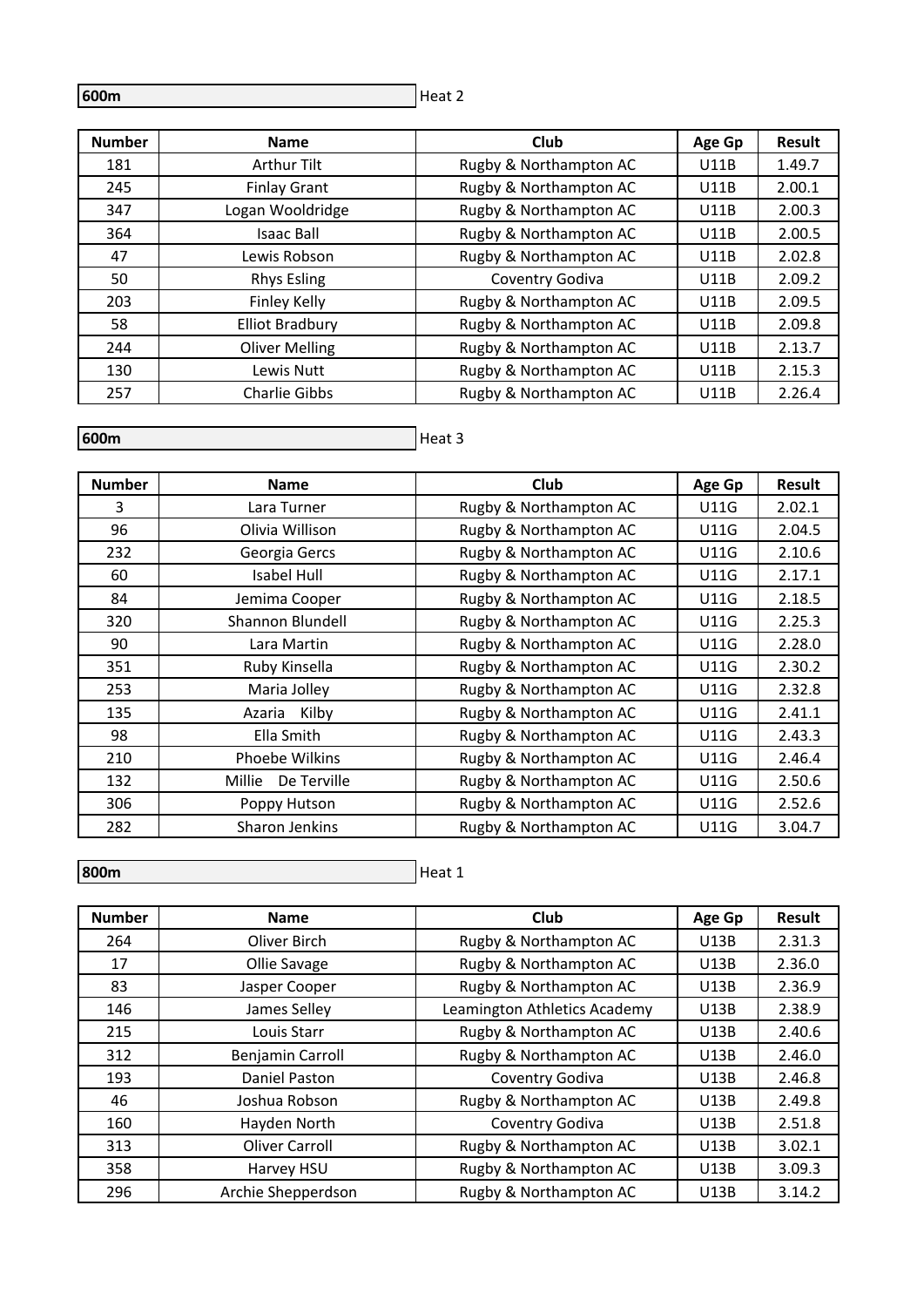| 286 | <b>Robin Phillips</b> | Rugby & Northampton AC | J13B | 3.14.5 |
|-----|-----------------------|------------------------|------|--------|
| 128 | Zak Marshall          | Rugby & Northampton AC | J13B | 3.35.0 |

Heat 2 **800m** 

| <b>Number</b> | <b>Name</b>      | Club                         | Age Gp      | <b>Result</b> |
|---------------|------------------|------------------------------|-------------|---------------|
| 339           | Matthew Blomley  | Rugby & Northampton AC       | <b>U15B</b> | 2.17.4        |
| 362           | Finlay Ward      | Rugby & Northampton AC       | <b>U15B</b> | 2.19.0        |
| 291           | Aidan O'Brien    | Rugby & Northampton AC       | <b>U15B</b> | 2.20.4        |
| 26            | Tom Tyler        | Rugby & Northampton AC       | U15B        | 2.22.5        |
| 300           | <b>Ben Jones</b> | Rugby & Northampton AC       | U15B        | 2.24.6        |
| 292           | Pierce Clisham   | Coventry Godiva              | U15B        | 2.29.3        |
| 227           | Joseph Harris    | Rugby & Northampton AC       | U15B        | 2.37.5        |
| 259           | Joseph Lok       | Wellingborough & District AC | U15B        | 2.47.8        |
| 238           | Eoin Hutton      | Rugby & Northampton AC       | U15B        | 2.49.9        |
| 118           | <b>Tom Allee</b> | Rugby & Northampton AC       | U15B        | 2.53.6        |
| 192           | Luke Boyes       | Rugby & Northampton AC       | U15B        | 3.01.0        |

**800m** 

| He<br>а |  |
|---------|--|
|---------|--|

| <b>Number</b> | <b>Name</b>         | Club                   | Age Gp      | <b>Result</b> |
|---------------|---------------------|------------------------|-------------|---------------|
| 239           | <b>Finn Hutton</b>  | Rugby & Northampton AC | <b>U20M</b> | 2.09.0        |
| 28            | <b>Myles Martin</b> | Rugby & Northampton AC | U17M        | 2.11.9        |
| 293           | Miles Clisham       | Coventry Godiva        | U17M        | 2.13.4        |
| 237           | Cian Hutton         | Rugby & Northampton AC | U17M        | 2.21.6        |
| 159           | Daniel Nikel        | Rugby & Northampton AC | <b>SNRM</b> | 2.30.7        |

**800m** 

Heat 4

| <b>Number</b> | <b>Name</b>             | Club                         | Age Gp      | Result |
|---------------|-------------------------|------------------------------|-------------|--------|
| 43            | Alice Bennett           | Rugby & Northampton AC       | U13G        | 2.41.3 |
| 68            | Eloise Greene           | Coventry Godiva              | U13G        | 2.44.7 |
| 89            | <b>Alice Bates</b>      | Rugby & Northampton AC       | U13G        | 2.44.9 |
| 149           | Alex Spurway            | Leamington Athletics Academy | U13G        | 2.45.3 |
| 240           | Madeleine Jacks         | Rugby & Northampton AC       | U13G        | 2.52.8 |
| 316           | <b>Heather Cunliffe</b> | Rugby & Northampton AC       | U13G        | 2.53.5 |
| 309           | Georgia Tomczyk         | Rugby & Northampton AC       | U13G        | 2.56.2 |
| 37            | Amelia Cebak            | Rugby & Northampton AC       | U13G        | 2.56.4 |
| 196           | Emilia Thompson         | Rugby & Northampton AC       | U13G        | 2.56.6 |
| 39            | Kae Crisp               | Rugby & Northampton AC       | U13G        | 2.57.2 |
| 204           | Destiny Columbo         | Coventry Godiva              | U13G        | 2.58.9 |
| 230           | Ruby Irving             | Rugby & Northampton AC       | U13G        | 3.00.6 |
| 66            | Erin Keeling            | Coventry Godiva              | U13G        | 3.00.9 |
| 7             | Molly Edwards           | Rugby & Northampton AC       | U13G        | 3.03.4 |
| 177           | Ayesha Bhatti           | Coventry Godiva              | U13G        | 3.14.2 |
| 166           | Shireen Roy             | Rugby & Northampton AC       | <b>U13G</b> | 3.21.3 |

Heat 5 **800m**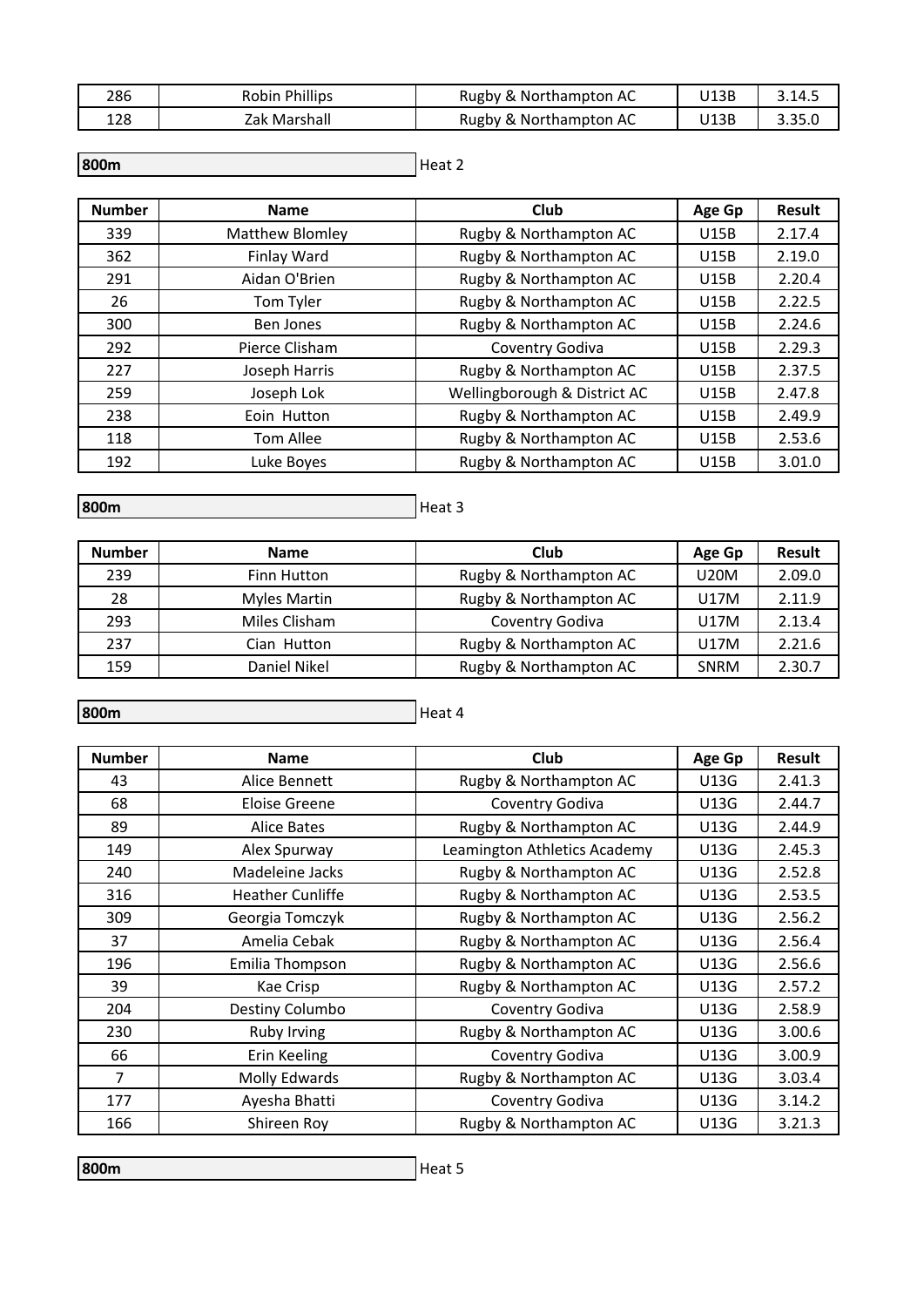| <b>Number</b> | <b>Name</b>        | <b>Club</b>            | Age Gp      | Result |
|---------------|--------------------|------------------------|-------------|--------|
| 51            | Emma Barker        | Rugby & Northampton AC | <b>U17W</b> | 2.28.0 |
| 201           | Lucy Stevens       | Rugby & Northampton AC | <b>U17W</b> | 2.28.7 |
| 311           | Kara Ingram        | Coventry Godiva        | U15G        | 2.29.6 |
| 251           | <b>Holly Bates</b> | Coventry Godiva        | <b>U15G</b> | 2.32.5 |
| 172           | Rebeca Edwards     | Rugby & Northampton AC | <b>U15G</b> | 2.34.0 |
| 198           | <b>Emily Reed</b>  | Coventry Godiva        | U17W        | 2.34.9 |
| 19            | Isabelle Rippon    | Rugby & Northampton AC | <b>U15G</b> | 2.37.3 |
| 113           | Zoe Gardner        | Rugby & Northampton AC | <b>U15G</b> | 2.39.7 |
| 250           | Jessica Starling   | Coventry Godiva        | <b>U15G</b> | 2.43.1 |
| 15            | Megan Palmer       | Rugby & Northampton AC | <b>U15G</b> | 2.51.0 |
| 161           | Theodora Enache    | Rugby & Northampton AC | U17W        | 2.52.7 |
| 206           | Lauren Gavin       | Coventry Godiva        | U15G        | 2.59.7 |

Heat 1

| <b>Number</b> | <b>Name</b>    | Club                     | Age Gp | Result |
|---------------|----------------|--------------------------|--------|--------|
| 194           | Henry Channon  | Oxford City AC           | U13B   | 4.44.7 |
| 87            | Sam Yates      | <b>Nuneaton Harriers</b> | U13B   | 5.17.3 |
| 274           | Dominic Evans  | Rugby & Northampton AC   | U13B   | 5.19.7 |
| 267           | Michael Woo    | Rugby & Northampton AC   | U13B   | 5.21.7 |
| 217           | William Cramp  | Rugby & Northampton AC   | U13B   | 5.23.9 |
| 348           | Peter van Uem  | Rugby & Northampton AC   | U13B   | 5.27.0 |
| 247           | Cian Shea      | Rugby & Northampton AC   | U13B   | 5.40.3 |
| 334           | Nicholas Marsh | Rugby & Northampton AC   | U13B   | 5.49.2 |
| 137           | Oliver Godwin  | Rugby & Northampton AC   | U13B   | 6.14.1 |

| 1500m         |                       | Heat 2                 |             |               |
|---------------|-----------------------|------------------------|-------------|---------------|
| <b>Number</b> | <b>Name</b>           | Club                   | Age Gp      | <b>Result</b> |
| 1             | Joe Musgrove          | Rugby & Northampton AC | <b>U17M</b> | 4.23.9        |
| 371           | Adam Visram Cipoletta | Solihull & Smallheath  | <b>U15B</b> | 4.28.9        |
| 235           | Benjamin Cooper       | Rugby & Northampton AC | U17M        | 4.36.8        |
| 121           | Adrian Kaczmarek      | Rugby & Northampton AC | U17M        | 4.43.5        |
| 28            | <b>Myles Martin</b>   | Rugby & Northampton AC | <b>U17M</b> | 4.43.9        |
| 95            | <b>Ben Willison</b>   | Rugby & Northampton AC | <b>U15B</b> | 5.00.5        |
| 107           | Michael Corbett       | Rugby & Northampton AC | <b>U15B</b> | 5.06.6        |
| 145           | Jake Louis            | Rugby & Northampton AC | <b>U15B</b> | 5.11.9        |
| 159           | Daniel Nikel          | Rugby & Northampton AC | <b>SENM</b> | 5.27.5        |
| 170           | <b>Dominic Dewes</b>  | Rugby & Northampton AC | <b>U15B</b> | 5.33.0        |

 $H$ eat 3 **1500m**

| <b>Number</b> | <b>Name</b>         | Club                   | Age Gp      | <b>Result</b> |
|---------------|---------------------|------------------------|-------------|---------------|
| 255           | <b>Holly Cherry</b> | Coventry Godiva        | U17W        | 5.02.3        |
| 191           | Freya Bennett       | Coventry Godiva        | U15G        | 5.05.6        |
| 304           | Abigail Pearce      | Rugby & Northampton AC | <b>U17W</b> | 5.12.7        |
| 70            | Rosie Cale          | Leamington C&AC        | <b>U15G</b> | 5.17.5        |
| 198           | <b>Emily Reed</b>   | Coventry Godiva        | U17W        | 5.18.9        |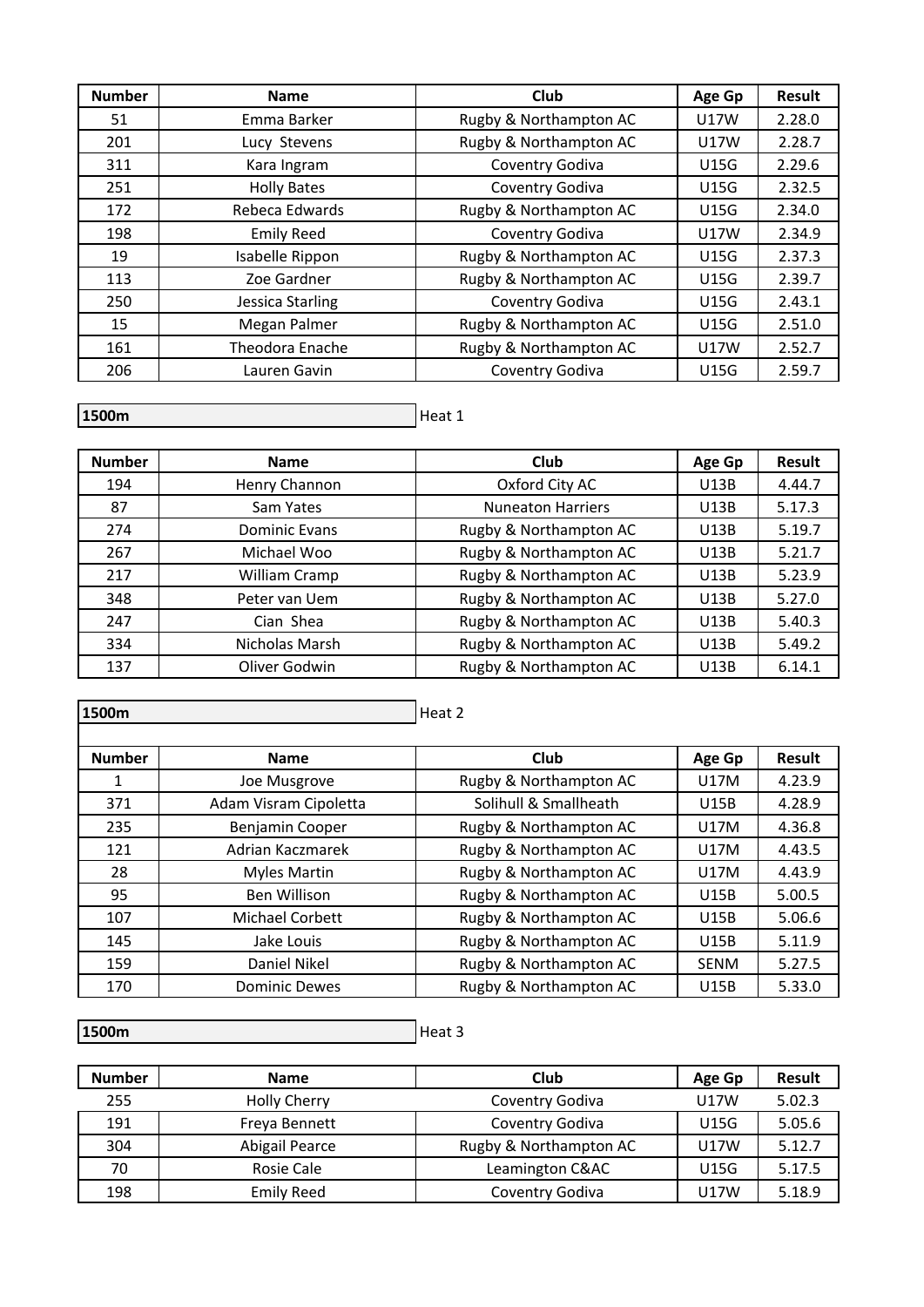| 256 | Rosie Cherry         | Coventry Godiva        | U15G | 5.22.6 |
|-----|----------------------|------------------------|------|--------|
| 343 | Tally Smyj-James     | Coventry Godiva        | U15G | 5.24.0 |
| 100 | <b>Elspeth Unitt</b> | Rugby & Northampton AC | U13G | 5.29.3 |
| 322 | <b>Hollie Moore</b>  | Rugby & Northampton AC | U17W | 5.33.1 |
| 219 | Sophia Hill          | Rugby & Northampton AC | U15G | 5.49.1 |
| 81  | <b>Scarlet Smith</b> | Rugby & Northampton AC | U13G | 5.56.2 |
| 329 | Grace Darcy          | Rugby & Northampton AC | U13G | 6.01.0 |

Heat 1 **300mH**

| <b>Number</b> | <b>Name</b>    | Club                   | Age Gp | Result |
|---------------|----------------|------------------------|--------|--------|
| 179           | Georgia Clarke | Stratford Upon Avon AC | J17W   | 50.3   |
| 233           | Lauren Nash    | Rugby & Northampton AC | J17W   | 55.6   |

Heat 1 **400mH**

| <b>Number</b> | <b>Name</b>     | Club                   | Age Gp      | <b>Result</b> |
|---------------|-----------------|------------------------|-------------|---------------|
| 52            | Kane Densley    | Tamworth AC            | <b>SNRM</b> | 57            |
| 209           | Alexander Byers | Rugby & Northampton AC | U17M        | 61.2          |
| 85            | Jay O'Leary     | Rugby & Northampton AC | <b>U20M</b> | 65.2          |
| 183           | Alfie Bowers    | Rugby & Northampton AC | U17M        | 65.4          |
| 355           | Will Tutte      | <b>OXFORD BROOKE</b>   | <b>SNRM</b> | 69.5          |

**70mH**

 $H$ eat 1

| <b>Number</b> | <b>Name</b>        | Club                         | Age Gp | <b>Result</b> |
|---------------|--------------------|------------------------------|--------|---------------|
| 59            | Charlotte Woodward | Rugby & Northampton AC       | U13G   | 12.5          |
|               | Anna Farrow        | Rugby & Northampton AC       | U13G   | 13.0          |
| 10            | Xcena Pasqualin    | Rugby & Northampton AC       | U13G   | 13.1          |
| 262           | Imogen George      | Leamington Athletics Academy | U13G   | 13.4          |

Heat 1 **75mH**

| <b>Number</b> | <b>Name</b>            | Club                   | Age Gp      | <b>Result</b> |
|---------------|------------------------|------------------------|-------------|---------------|
| 63            | Kamiya Smith           | Coventry Godiva        | U15G        | 13.0          |
| 249           | <b>Nadine Starling</b> | Coventry Godiva        | <b>U15G</b> | 13.4          |
| 353           | Lewis Gurney           | Rugby & Northampton AC | U13B        | 13.6          |
| 222           | Alexandra Murgatroyd   | Rugby & Northampton AC | U15G        | 13.7          |
| 184           | Mica Quinn             | Rugby & Northampton AC | U15G        | 13.8          |

Heat 1 **80mH**

| <b>Number</b> | <b>Name</b>     | Club                          | Age Gp | <b>Result</b> |
|---------------|-----------------|-------------------------------|--------|---------------|
| 179           | Georgia Clarke  | <b>Stratford Upon Avon AC</b> | U17W   | 12.5          |
| 61            | Cole Williams   | Stratford                     | U15B   | 12.8          |
| 269           | Rhania Akii Bua | Rugby & Northampton AC        | U17W   | 12.9          |
| 284           | Mackenzie Roper | Rugby & Northampton AC        | U15B   | 14.6          |

**100mH**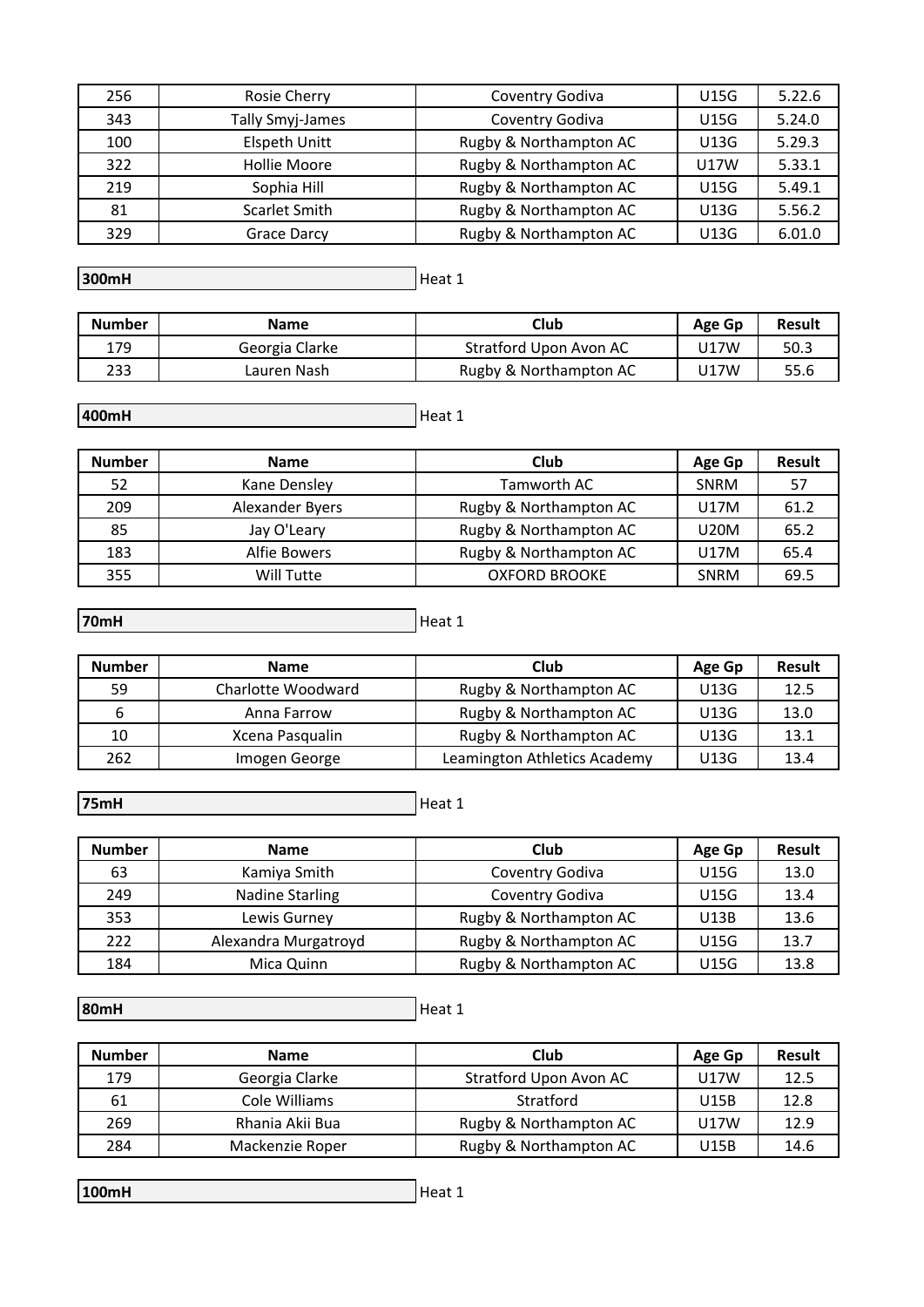| <b>Number</b> | Name                | Club                   | Age Gp | <b>Result</b> |
|---------------|---------------------|------------------------|--------|---------------|
| ∸∠            | Oliver L<br>∟ambert | Rugby & Northampton AC | U17M   | 14I           |

 $H$ eat 1 **110mH**

| <b>Number</b> | <b>Name</b>  | Club                   | Age Gp      | Result |
|---------------|--------------|------------------------|-------------|--------|
| 85            | Jay O'Leary  | Rugby & Northampton AC | <b>U20M</b> | 16.6   |
| 270           | Chris Morgan | Rugby & Northampton AC | U20M        | 16.6   |
| 242           | Harry Salt   | Rugby & Northampton AC | <b>SNRM</b> | 17.9   |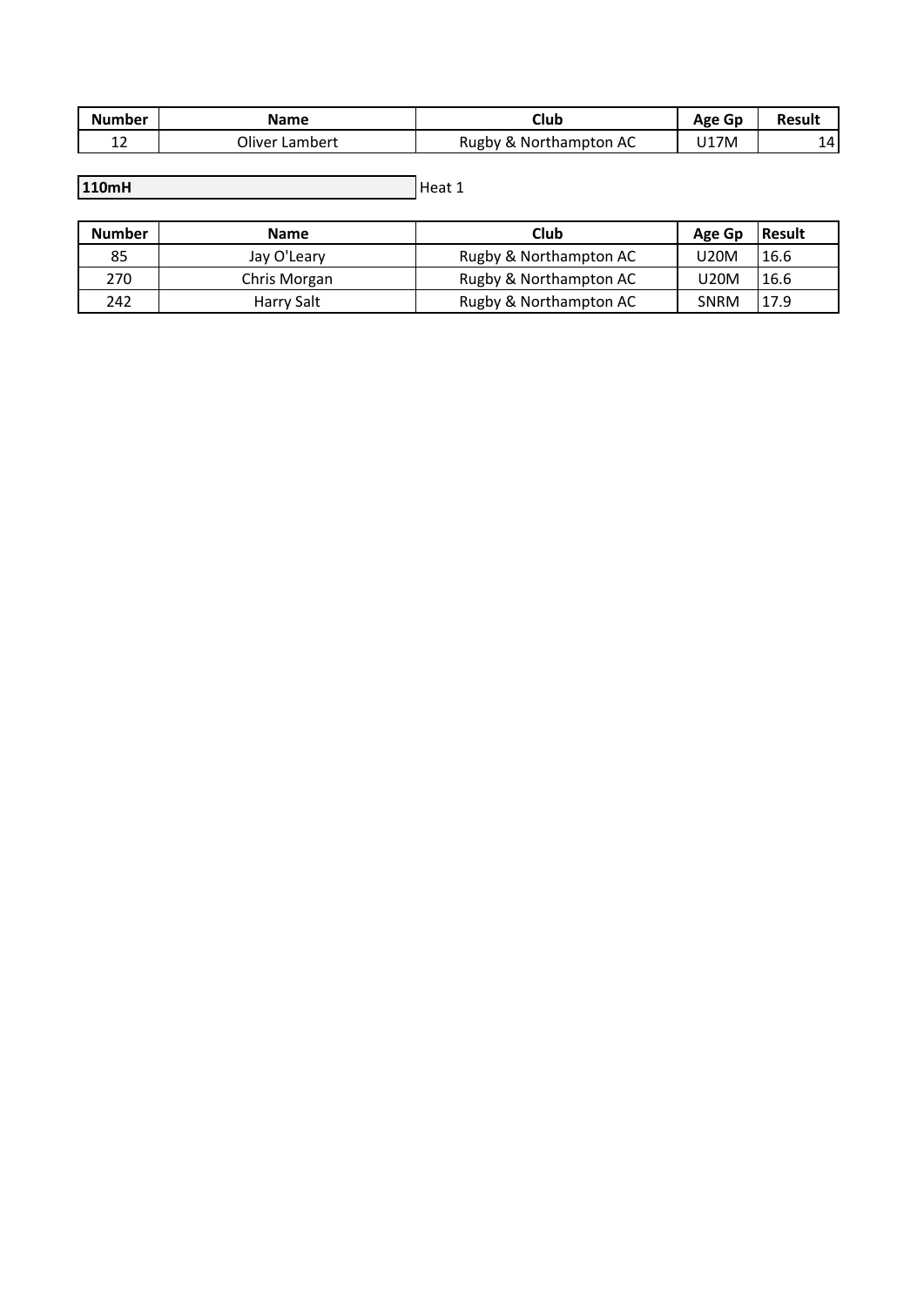## **Long Jump**

| <b>Number</b> | <b>Name</b>              | Club                         | Age Gp      | <b>Result</b> |
|---------------|--------------------------|------------------------------|-------------|---------------|
| 181           | <b>Arthur Tilt</b>       | Rugby & Northampton AC       | <b>U11B</b> | 4.34          |
| 114           | <b>Harrison McCarter</b> | Rugby & Northampton AC       | <b>U11B</b> | 3.82          |
| 245           | <b>Finlay Grant</b>      | Rugby & Northampton AC       | U11B        | 3.60          |
| 62            | Linden Williams          | Stratford                    | <b>U11B</b> | 3.55          |
| 11            | Zac Pasqualin            | Rugby & Northampton AC       | U11B        | 3.46          |
| 165           | Jordan Dean              | Rugby & Northampton AC       | <b>U11B</b> | 3.42          |
| 82            | Jasper Smith             | Rugby & Northampton AC       | <b>U11B</b> | 3.37          |
| 58            | <b>Elliot Bradbury</b>   | Rugby & Northampton AC       | <b>U11B</b> | 3.30          |
| 57            | Jonathan Nash            | Rugby & Northampton AC       | U11B        | 3.22          |
| 205           | <b>Edward Owen</b>       | Leamington Athletics Academy | <b>U11B</b> | 3.08          |
| 14            | Samuel Palmer            | Rugby & Northampton AC       | U11B        | 2.92          |
| 275           | <b>Tremell Foster</b>    | Rugby & Northampton AC       | U11B        | 2.79          |
| 346           | Max Eatenton             | Rugby & Northampton AC       | U11B        | 2.76          |
| 167           | <b>Harrison Barnes</b>   | Rugby & Northampton AC       | U11B        | 2.67          |
| 190           | Sam Sheffield            | Rugby & Northampton AC       | <b>U11B</b> | 2.64          |
| 110           | <b>Mason Lucas</b>       | Rugby & Northampton AC       | <b>U11B</b> | 2.51          |
| 88            | Jacob Deavall            | Leamington C&AC              | U11B        | 2.40          |
| 357           | Onachukwu Ndefo          | Rugby & Northampton AC       | <b>U11G</b> | 3.67          |
| 148           | Phoebe Boyle             | Rugby & Northampton AC       | <b>U11G</b> | 3.45          |
| 211           | Imogen Llewelyn          | Rugby & Northampton AC       | <b>U11G</b> | 3.27          |
| 3             | Lara Turner              | Rugby & Northampton AC       | <b>U11G</b> | 3.25          |
| 18            | <b>Beatrix Baffoe</b>    | Rugby & Northampton AC       | <b>U11G</b> | 3.19          |
| 133           | Ruby Curtis-Free         | Rugby & Northampton AC       | <b>U11G</b> | 3.15          |
| 41            | Annalise Foxon-Day       | Rugby & Northampton AC       | <b>U11G</b> | 3.13          |
| 119           | Aveline Desdoits-Pitman  | Rugby & Northampton AC       | <b>U11G</b> | 3.11          |
| 263           | Abigail George           | Leamington Athletics Academy | <b>U11G</b> | 3.07          |
| 232           | Georgia Gercs            | Rugby & Northampton AC       | <b>U11G</b> | 3.05          |
| 42            | Penelope Jones           | Rugby & Northampton AC       | U11G        | 3.04          |
| 276           | Georgia Roseblade        | Rugby & Northampton AC       | <b>U11G</b> | 2.86          |
| 131           | Brooke Leo               | Rugby & Northampton AC       | <b>U11G</b> | 2.83          |
| 96            | Olivia Willison          | Rugby & Northampton AC       | <b>U11G</b> | 2.78          |
| 60            | <b>Isabel Hull</b>       | Rugby & Northampton AC       | <b>U11G</b> | 2.76          |
| 213           | Ivy Forth                | Rugby & Northampton AC       | <b>U11G</b> | 2.74          |
| 72            | Millie Gammage           | Rugby & Northampton AC       | <b>U11G</b> | 2.63          |
| 174           | Isabelle Knight          | Rugby & Northampton AC       | <b>U11G</b> | 2.62          |
| 134           | Ava Thomas               | Rugby & Northampton AC       | <b>U11G</b> | 2.53          |
| 90            | Lara Martin              | Rugby & Northampton AC       | <b>U11G</b> | 2.42          |
| 22            | Annabel O'Looney         | Rugby & Northampton AC       | <b>U11G</b> | 2.35          |
| 306           | Poppy Hutson             | Rugby & Northampton AC       | <b>U11G</b> | 2.26          |
| 135           | Azaria Kilby             | Rugby & Northampton AC       | <b>U11G</b> | 2.06          |
| 8             | Charlie Whorrod          | Stratford                    | <b>U13B</b> | 4.63          |
| 40            | Kaiyuki Crisp            | Rugby & Northampton AC       | <b>U13B</b> | 4.54          |
| 169           | Evan Lowe                | Rugby & Northampton AC       | U13B        | 4.43          |
| 17            | Ollie Savage             | Rugby & Northampton AC       | <b>U13B</b> | 4.36          |
| 353           | Lewis Gurney             | Rugby & Northampton AC       | U13B        | 4.33          |
| 64            | Jayden Smith             | Coventry Godiva              | <b>U13B</b> | 3.90          |
| 264           | <b>Oliver Birch</b>      | Rugby & Northampton AC       | <b>U13B</b> | 3.87          |
| 87            | Sam Yates                | <b>Nuneaton Harriers</b>     | <b>U13B</b> | 3.77          |
| 146           | James Selley             | Leamington Athletics Academy | U13B        | 3.70          |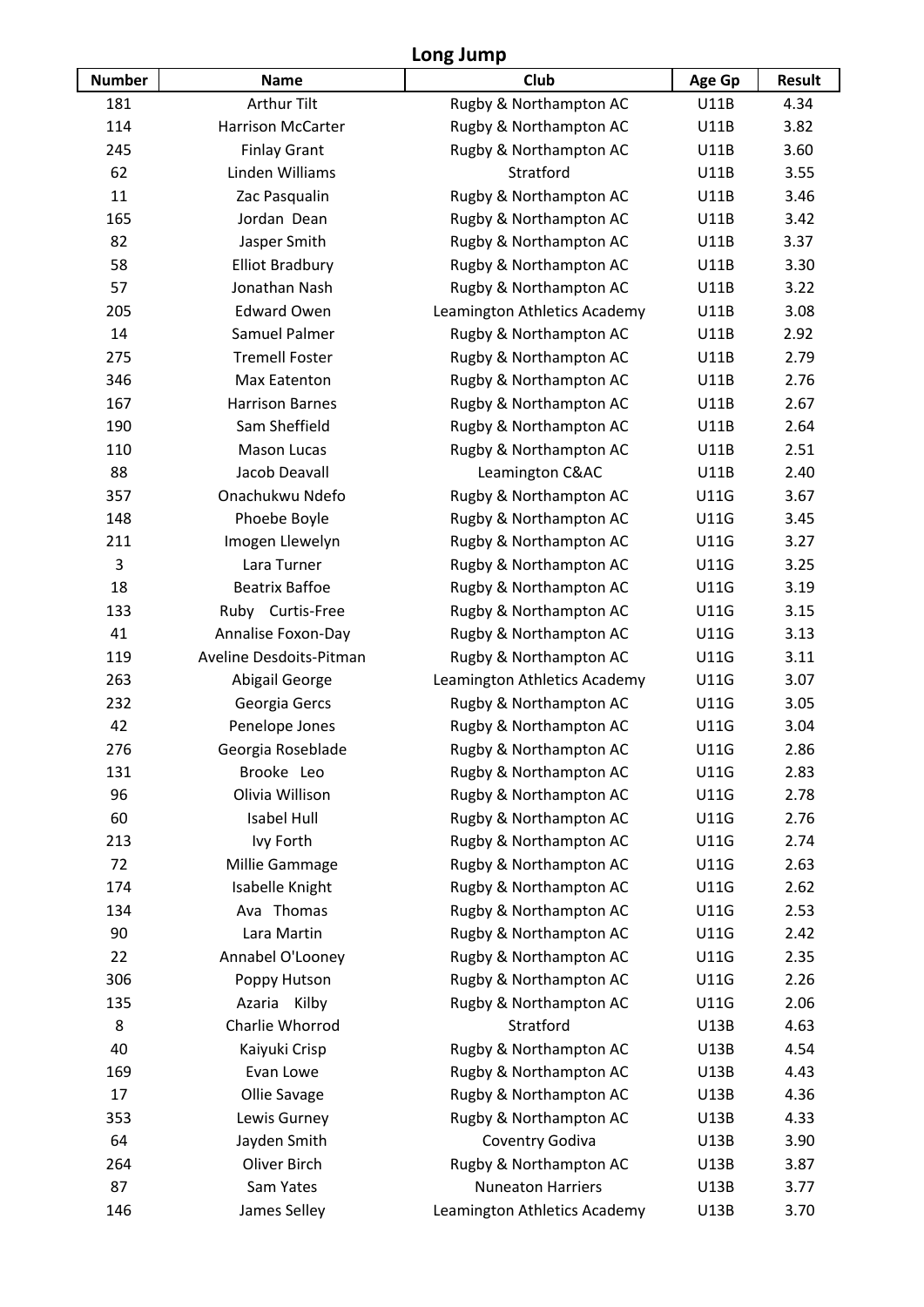| 80       | <b>Finlay Smith</b>      | Rugby & Northampton AC       | U13B        | 3.62 |
|----------|--------------------------|------------------------------|-------------|------|
| 301      | <b>Samuel Swadling</b>   | Radley AC                    | <b>U13B</b> | 3.58 |
| 55       | <b>Taylor Holton</b>     | Stratford                    | <b>U13B</b> | 3.56 |
| 104      | Ryan Buckley             | Rugby & Northampton AC       | U13B        | 3.53 |
| 334      | Nicholas Marsh           | Rugby & Northampton AC       | <b>U13B</b> | 3.44 |
| 164      | Daniel Dean              | Rugby & Northampton AC       | <b>U13B</b> | 3.39 |
| 111      | Alex Ursu                | Coventry Godiva              | <b>U13B</b> | 3.30 |
| 189      | Rory Sheffield           | Rugby & Northampton AC       | U13B        | 3.22 |
| 241      | Joshua Jenner            | Rugby & Northampton AC       | <b>U13B</b> | 3.20 |
| 286      | <b>Robin Phillips</b>    | Rugby & Northampton AC       | <b>U13B</b> | 3.11 |
| 137      | Oliver Godwin            | Rugby & Northampton AC       | <b>U13B</b> | 2.71 |
| 56       | Zak Smith                | Rugby & Northampton AC       | <b>U13B</b> | 2.67 |
| 48       | <b>Florence Matthews</b> | Rugby & Northampton AC       | U13G        | 4.47 |
| 6        | Anna Farrow              | Rugby & Northampton AC       | U13G        | 4.16 |
| 197      | Rhianna O'Connor         | Coventry Godiva              | U13G        | 4.04 |
| 30       | <b>Tully Peacock</b>     | Rugby & Northampton AC       | U13G        | 3.84 |
| 176      | Chloe Worth              | Rugby & Northampton AC       | U13G        | 3.78 |
| 53       | Keira Smith              | Coventry Godiva              | U13G        | 3.66 |
| 262      | Imogen George            | Leamington Athletics Academy | U13G        | 3.62 |
| 149      | Alex Spurway             | Leamington Athletics Academy | U13G        | 3.60 |
| 39       | Kae Crisp                | Rugby & Northampton AC       | U13G        | 3.56 |
| 258      | <b>Caitlin Reeves</b>    | Rugby & Northampton AC       | U13G        | 3.52 |
| 333      | <b>Brieze Clarke</b>     | Rugby & Northampton AC       | U13G        | 3.51 |
| 38       | Ellen Goodhart           | Rugby & Northampton AC       | U13G        | 3.50 |
| 240      | Madeleine Jacks          | Rugby & Northampton AC       | U13G        | 3.44 |
| 188      | Molly Sheffield          | Rugby & Northampton AC       | U13G        | 3.00 |
| 97       | Nora Szabo               | Coventry Godiva              | U13G        | 2.98 |
| 177      | Ayesha Bhatti            | Coventry Godiva              | U13G        | 2.97 |
| 166      | Shireen Roy              | Rugby & Northampton AC       | U13G        | 2.86 |
| 37       | Amelia Cebak             | Rugby & Northampton AC       | U13G        | 2.83 |
| 196      | Emilia Thompson          | Rugby & Northampton AC       | U13G        | 2.45 |
| 61       | Cole Williams            | Stratford                    | <b>U15B</b> | 5.57 |
| 54       | Sam Smith                | Coventry Godiva              | U15B        | 4.93 |
| 292      | Pierce Clisham           | Coventry Godiva              | U15B        | 4.79 |
| 231      | Hrishikesh Darji         | Rugby & Northampton AC       | U15B        | 4.54 |
| 163      | Will Dean                | Rugby & Northampton AC       | U15B        | 4.33 |
| 116      | <b>Josh Farrell</b>      | Rugby & Northampton AC       | U15B        | 4.32 |
| 154      | Luke Pooley              | Rugby & Northampton AC       | U15B        | 4.22 |
| 147      | Oliver Boyle             | Rugby & Northampton AC       | U15B        | 3.81 |
| 107      | Michael Corbett          | Rugby & Northampton AC       | U15B        | 3.52 |
| 94       | Cleo Martin-Evans        | Daventry                     | U15G        | 5.22 |
| 139      | Katie Troccoli           | Coventry Godiva              | U15G        | 3.92 |
| 222      | Alexandra Murgatroyd     | Rugby & Northampton AC       | U15G        | 3.85 |
| 295      | Jessica Chander          | Leamington                   | U15G        | 3.78 |
| 76       | Jessica Silverthorne     | Leamington Athletics Academy | U15G        | 3.62 |
| 103      | Sophie Chaloner          | Rugby & Northampton AC       | <b>U15G</b> | 3.50 |
| 109      |                          |                              |             |      |
|          | Shannon Lucas            | Rugby & Northampton AC       | U15G        | 3.33 |
| 15<br>33 | Megan Palmer             | Rugby & Northampton AC       | <b>U15G</b> | 3.11 |
|          | <b>Connor Dadge</b>      | Rugby & Northampton AC       | U17M        | 5.69 |
| 93       | Leon Martin-Evans        | Daventry                     | U17M        | 5.30 |
| 330      | Alize Anderson           | Coventry Godiva              | U17M        | 5.14 |
| 115      | <b>Bradley Whitehead</b> | Rugby & Northampton AC       | U17M        | 5.13 |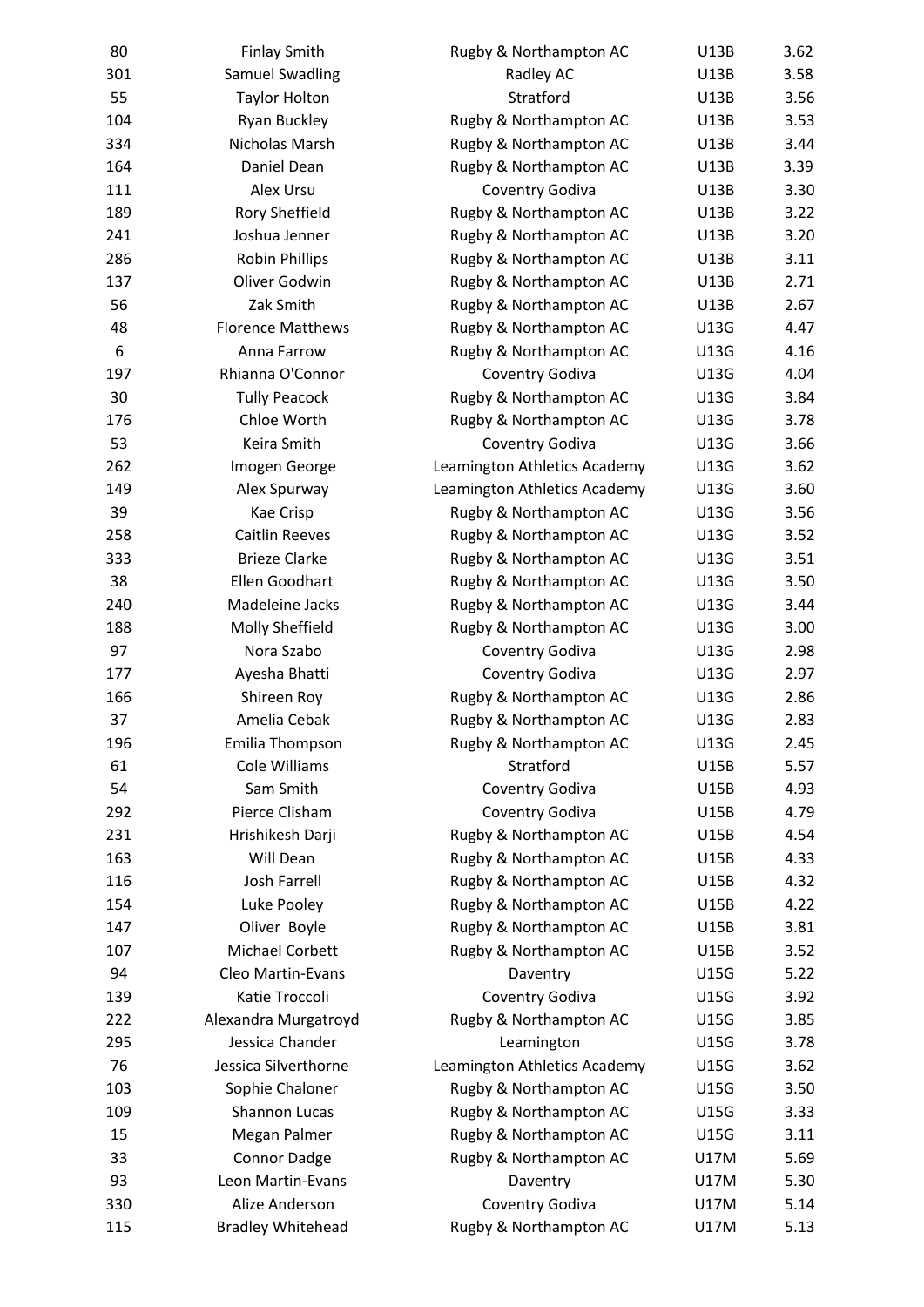| 280 | Alimat Balogun | Coventry Godiva            | U17W        | 4.55 |
|-----|----------------|----------------------------|-------------|------|
| 155 | Anva Bates     | <b>Birchfield Harriers</b> | U20W        | 5.54 |
| 162 | Milan Clues    | Rugby & Northampton AC     | <b>U20W</b> | 5.04 |

| 191  | Freva Bennett   | Coventry Godiva        | U15G |
|------|-----------------|------------------------|------|
| 214  | Noah Starr      | Rugby & Northampton AC | U11B |
| -254 | Ndefo Onachukwu | Rugby & Northampton AC | U11G |

| 155 | Anva Bates  | <b>Birchfield Harriers</b> | U20W |
|-----|-------------|----------------------------|------|
| 162 | Milan Clues | Rugby & Northampton AC     | U20W |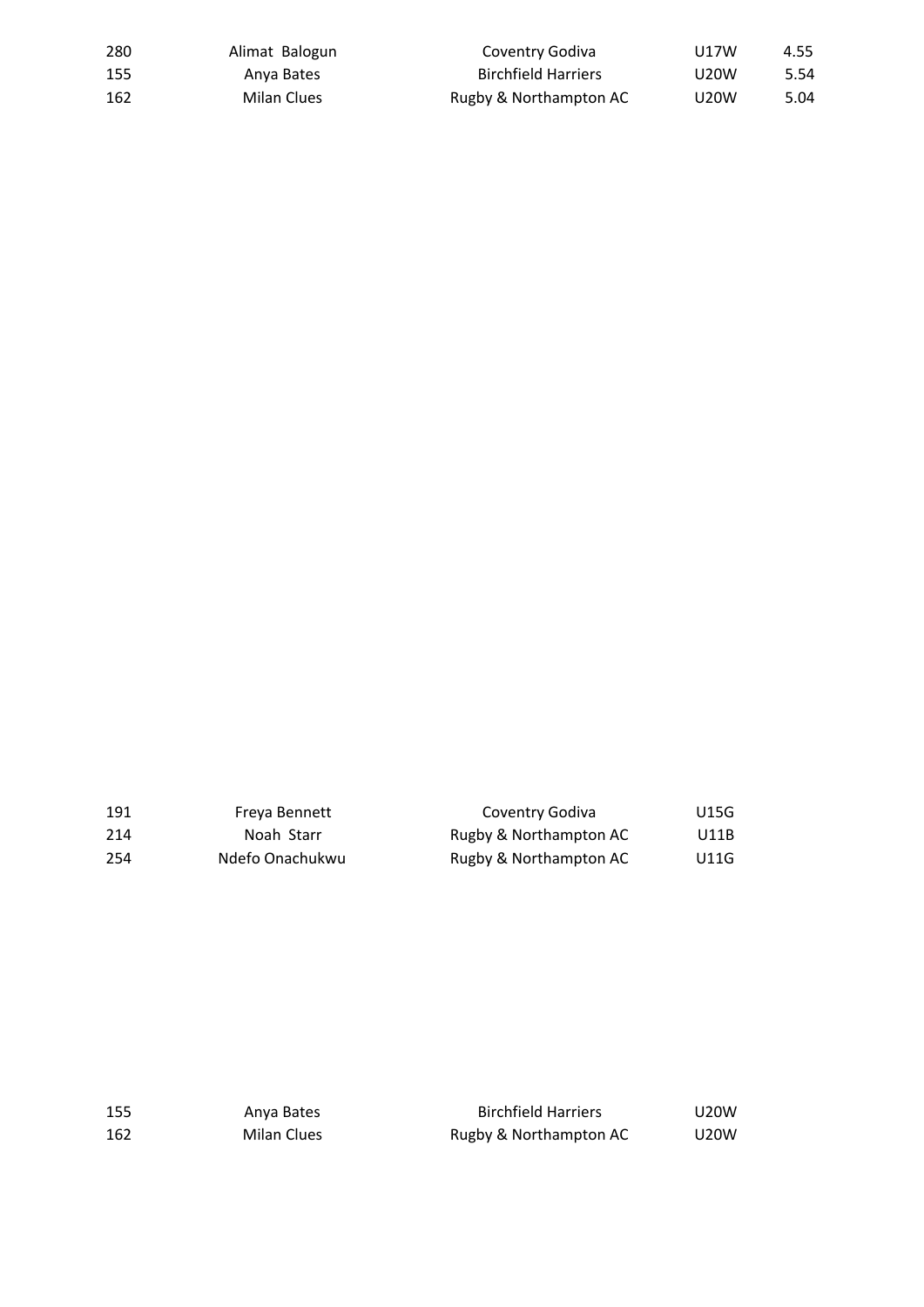| 118 | Tom Allee | Rugby & Northampton AC | <b>U15B</b> |
|-----|-----------|------------------------|-------------|
|     |           |                        |             |

| 18       | <b>Beatrix Baffoe</b> | Rugby & Northampton AC | U11G |
|----------|-----------------------|------------------------|------|
| 21<br>24 | Alex Hamling          | Rugby & Northampton AC | U20M |
| 330      | Alize Anderson        | Coventry Godiva        | U17M |
| 333      | Brieze Clarke         | Rugby & Northampton AC | U13G |
| 334      | Nicholas Marsh        | Rugby & Northampton AC | U13B |
| 346      | Max Eatenton          | Rugby & Northampton AC | U11B |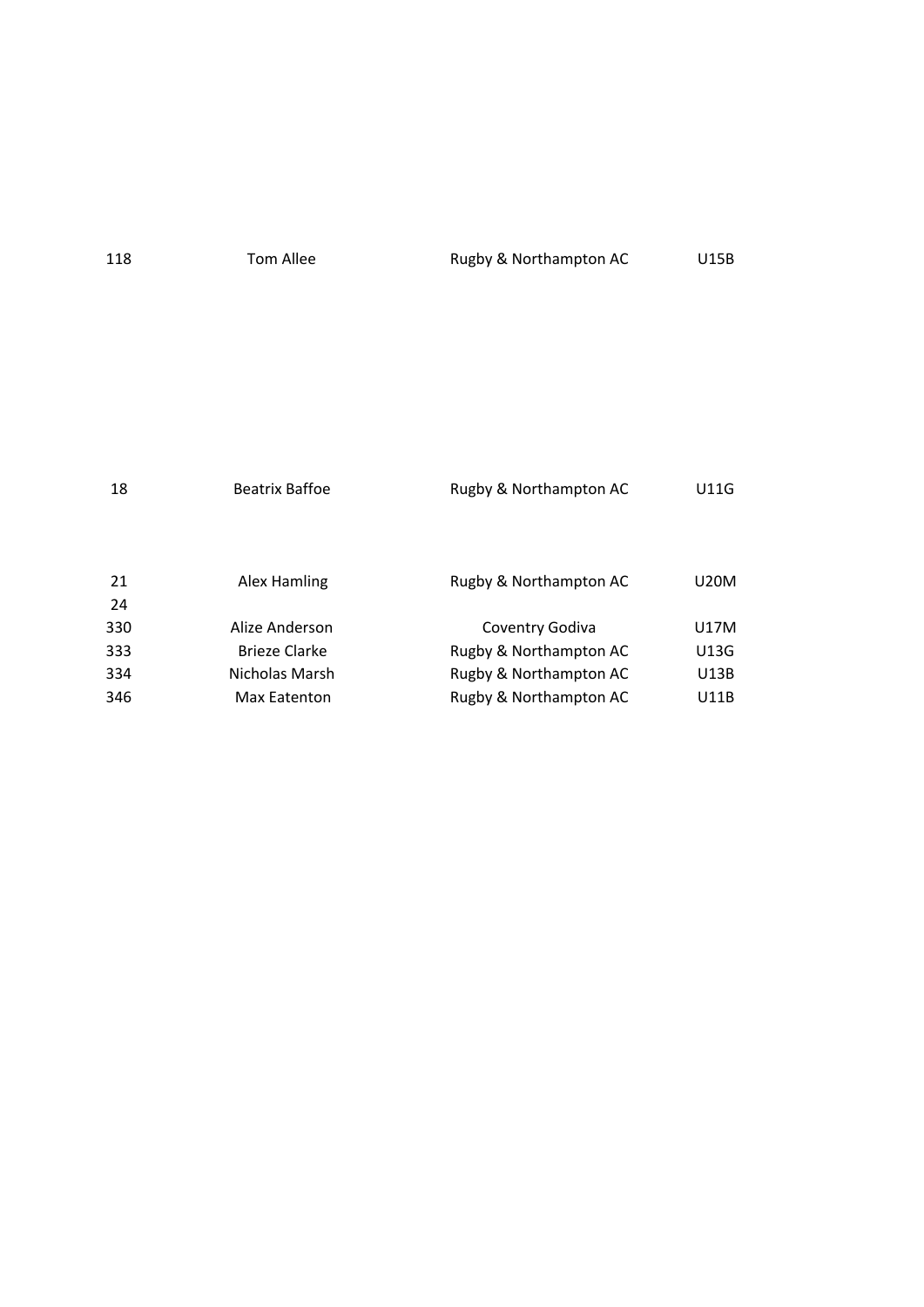# **High Jump**

| <b>Number</b> | <b>Name</b>             | Club                         | Age Gp      | <b>Result</b> |
|---------------|-------------------------|------------------------------|-------------|---------------|
| 11            | Zac Pasqualin           | Rugby & Northampton AC       | <b>U11B</b> | 1.10          |
| 106           | <b>Philip Eaton</b>     | Rugby & Northampton AC       | <b>U11B</b> | nh            |
| 257           | <b>Charlie Gibbs</b>    | Rugby & Northampton AC       | U11B        | 1.05          |
| 260           | Sammy Lok               | Wellingborough & District AC | <b>U11B</b> | 1.05          |
| 55            | <b>Taylor Holton</b>    | Stratford                    | <b>U13B</b> | 1.30          |
| 104           | <b>Ryan Buckley</b>     | Rugby & Northampton AC       | <b>U13B</b> | 1.25          |
| 111           | Alex Ursu               | Coventry Godiva              | <b>U13B</b> | 1.10          |
| 241           | Joshua Jenner           | Rugby & Northampton AC       | <b>U13B</b> | 1.20          |
| 312           | <b>Benjamin Carroll</b> | Rugby & Northampton AC       | <b>U13B</b> | 1.20          |
| 353           | Lewis Gurney            | Rugby & Northampton AC       | U13B        | 1.40          |
| 6             | Anna Farrow             | Rugby & Northampton AC       | <b>U13G</b> | 1.15          |
| 10            | Xcena Pasqualin         | Rugby & Northampton AC       | <b>U13G</b> | 1.25          |
| 79            | Rishi Mistry            | Rugby & Northampton AC       | <b>U15B</b> | 1.40          |
| 116           | <b>Josh Farrell</b>     | Rugby & Northampton AC       | <b>U15B</b> | 1.20          |
| 109           | <b>Shannon Lucas</b>    | Rugby & Northampton AC       | <b>U15G</b> | 1.15          |
| 113           | Zoe Gardner             | Rugby & Northampton AC       | <b>U15G</b> | 1.45          |
| 117           | <b>Fenella Downes</b>   | Rugby & Northampton AC       | <b>U15G</b> | 1.40          |
| 191           | Freya Bennett           | Coventry Godiva              | <b>U15G</b> | 1.40          |
| 234           | <b>Eloise Nowill</b>    | Rugby & Northampton AC       | <b>U15G</b> | 1.50          |
| 266           | Evie Lowe               | Stratford upon Avon AC       | <b>U15G</b> | 1.40          |
| 93            | Leon Martin-Evans       | Daventry                     | <b>U17M</b> | 1.90          |
| 185           | Joseph Bevan            | Rugby & Northampton AC       | <b>U17M</b> | 1.45          |
| 27            | Iola Grant              | Rugby & Northampton AC       | <b>U17W</b> | 1.40          |
| 126           | Anna Ivanova            | Rugby & Northampton AC       | <b>U17W</b> | 1.40          |
| 23            | Giorgio Saroli          | Rugby & Northampton AC       | <b>U20M</b> | 1.60          |
| 353           | Lewis Gurney            | Rugby & Northampton AC       | <b>U13B</b> | 1.40          |
| 366           | Joeseph Derbisz         | Rugby & Northampton AC       | <b>U17M</b> | 1.60          |
| 142           | <b>India Phipps</b>     | Rugby & Northampton AC       | <b>U17W</b> | 1.30          |
|               |                         |                              |             |               |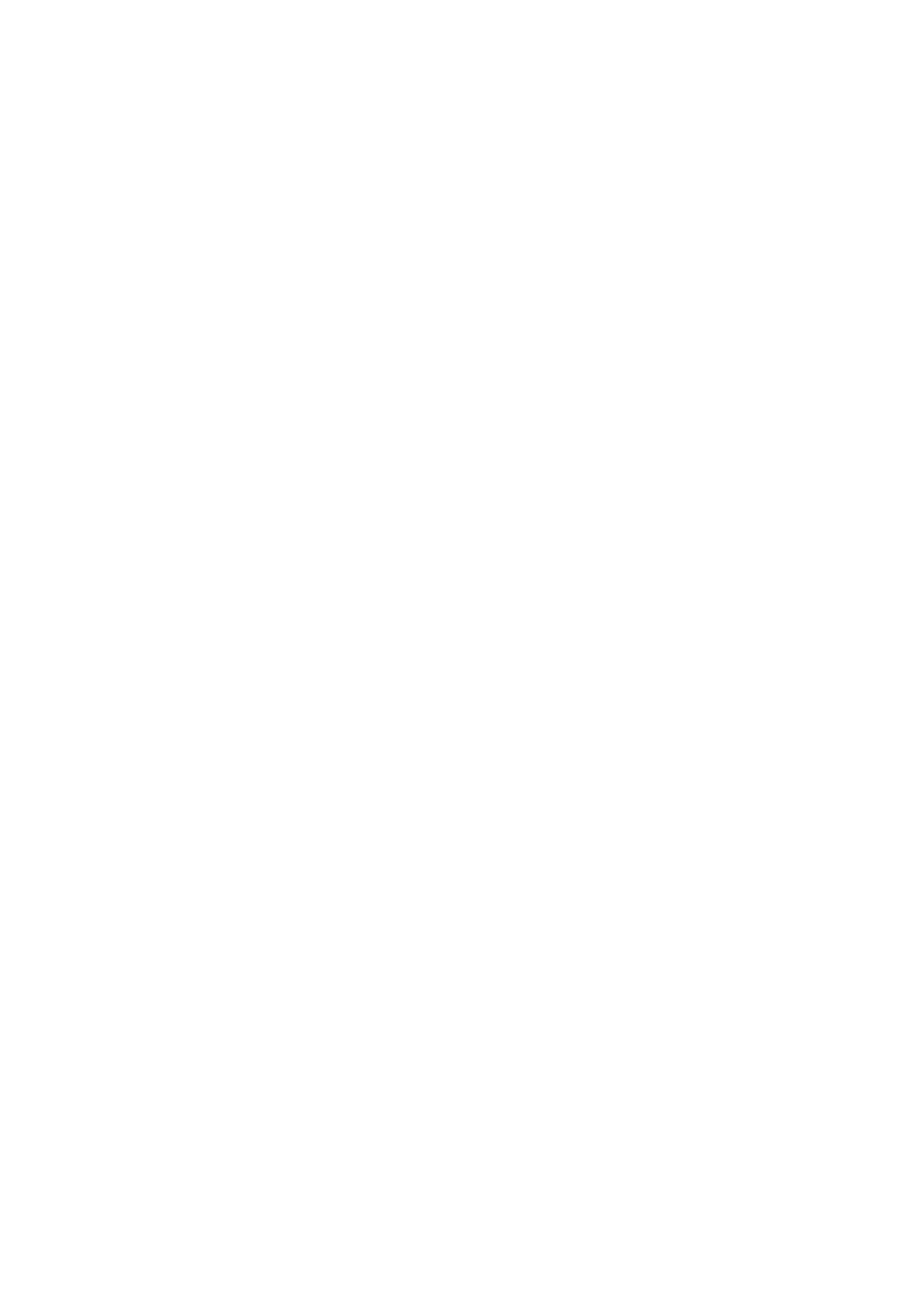| -67 | Charlie Green | Coventry Godiva        | U11B              |
|-----|---------------|------------------------|-------------------|
| 162 | Milan Clues   | Rugby & Northampton AC | U <sub>20</sub> W |
| 177 | Ayesha Bhatti | Coventry Godiva        | U13G              |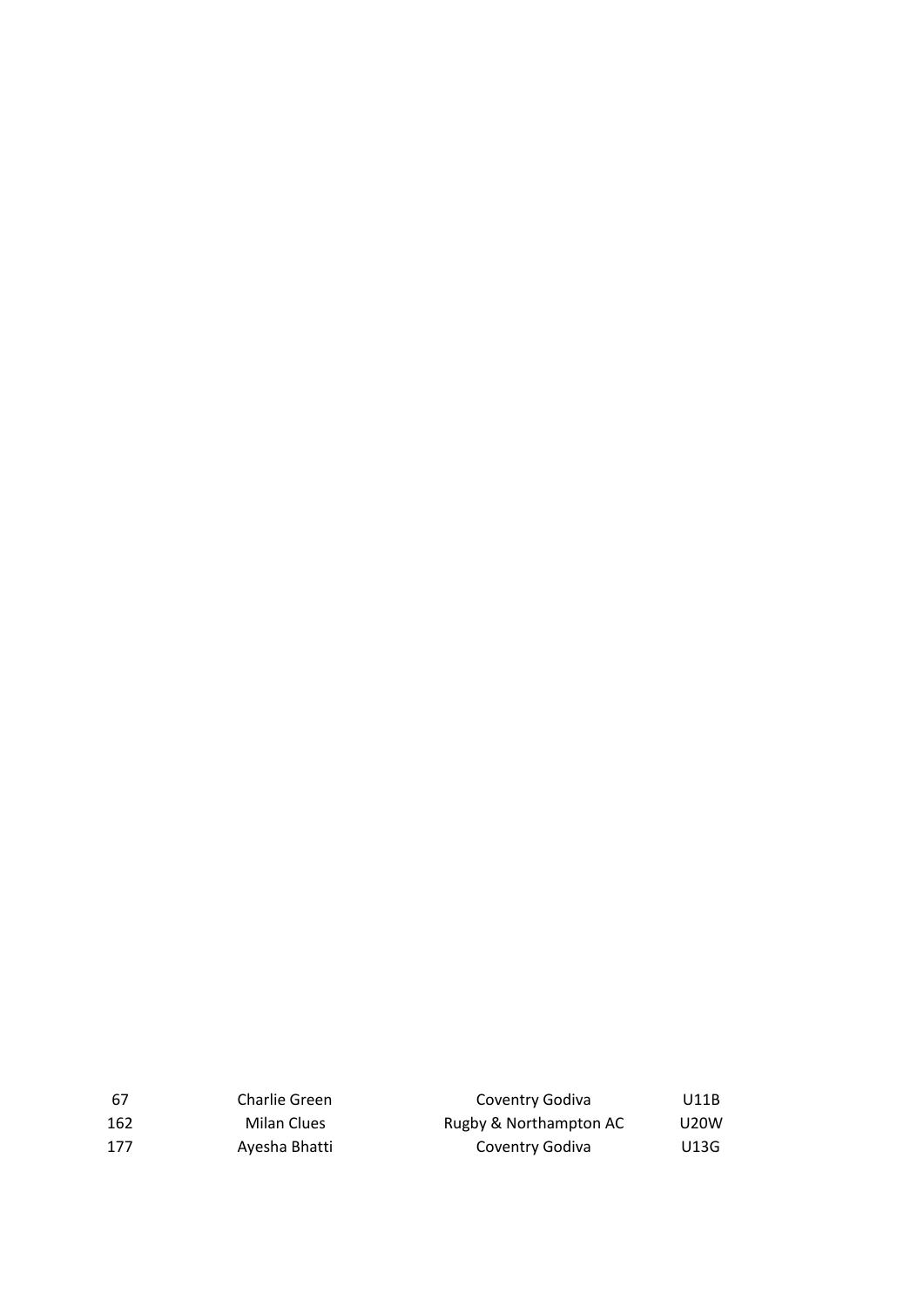## **Howler**

| <b>Number</b> | <b>Name</b>               | Club                         | Age Gp      | <b>Result</b> |
|---------------|---------------------------|------------------------------|-------------|---------------|
| 82            | Jasper Smith              | Rugby & Northampton AC       | <b>U11B</b> | 27            |
| 167           | <b>Harrison Barnes</b>    | Rugby & Northampton AC       | <b>U11B</b> | 26            |
| 346           | <b>Max Eatenton</b>       | Rugby & Northampton AC       | <b>U11B</b> | 23            |
| 16            | Nathan Lamb               | Rugby & Northampton AC       | <b>U11B</b> | 20            |
| 356           | Reuben Kerry              | Rugby & Northampton AC       | <b>U11B</b> | 20            |
| 62            | Linden Williams           | Stratford                    | <b>U11B</b> | 19            |
| 212           | Gene Forth                | Rugby & Northampton AC       | <b>U11B</b> | 19            |
| 67            | <b>Charlie Green</b>      | Coventry Godiva              | <b>U11B</b> | 17            |
| 14            | <b>Samuel Palmer</b>      | Rugby & Northampton AC       | <b>U11B</b> | 15            |
| 120           | Joseph Desdoits-Pitman    | Rugby & Northampton AC       | <b>U11B</b> | 14            |
| 57            | Jonathan Nash             | Rugby & Northampton AC       | <b>U11B</b> | 12            |
| 283           | <b>Thomas Jenkins</b>     | Rugby & Northampton AC       | <b>U11B</b> | 10            |
| 263           | Abigail George            | Leamington Athletics Academy | <b>U11G</b> | 24            |
| 131           | Brooke Leo                | Rugby & Northampton AC       | <b>U11G</b> | 22            |
| 133           | Ruby Curtis-Free          | Rugby & Northampton AC       | <b>U11G</b> | 16            |
| 41            | <b>Annalise Foxon-Day</b> | Rugby & Northampton AC       | <b>U11G</b> | 15            |
| 123           | Millie Titheradge         | Rugby & Northampton AC       | <b>U11G</b> | 15            |
| 18            | <b>Beatrix Baffoe</b>     | Rugby & Northampton AC       | <b>U11G</b> | 14            |
| 276           | Georgia Roseblade         | Rugby & Northampton AC       | <b>U11G</b> | 13            |
| 306           | Poppy Hutson              | Rugby & Northampton AC       | <b>U11G</b> | 13            |
| 282           | <b>Sharon Jenkins</b>     | Rugby & Northampton AC       | <b>U11G</b> | 10            |
| 213           | Ivy Forth                 | Rugby & Northampton AC       | <b>U11G</b> | 9             |
| 372           | <b>Emily Foster</b>       | Rugby & Northampton AC       | <b>U11G</b> | 9             |
| 22            | Annabel O'Looney          | Rugby & Northampton AC       | <b>U11G</b> | 8             |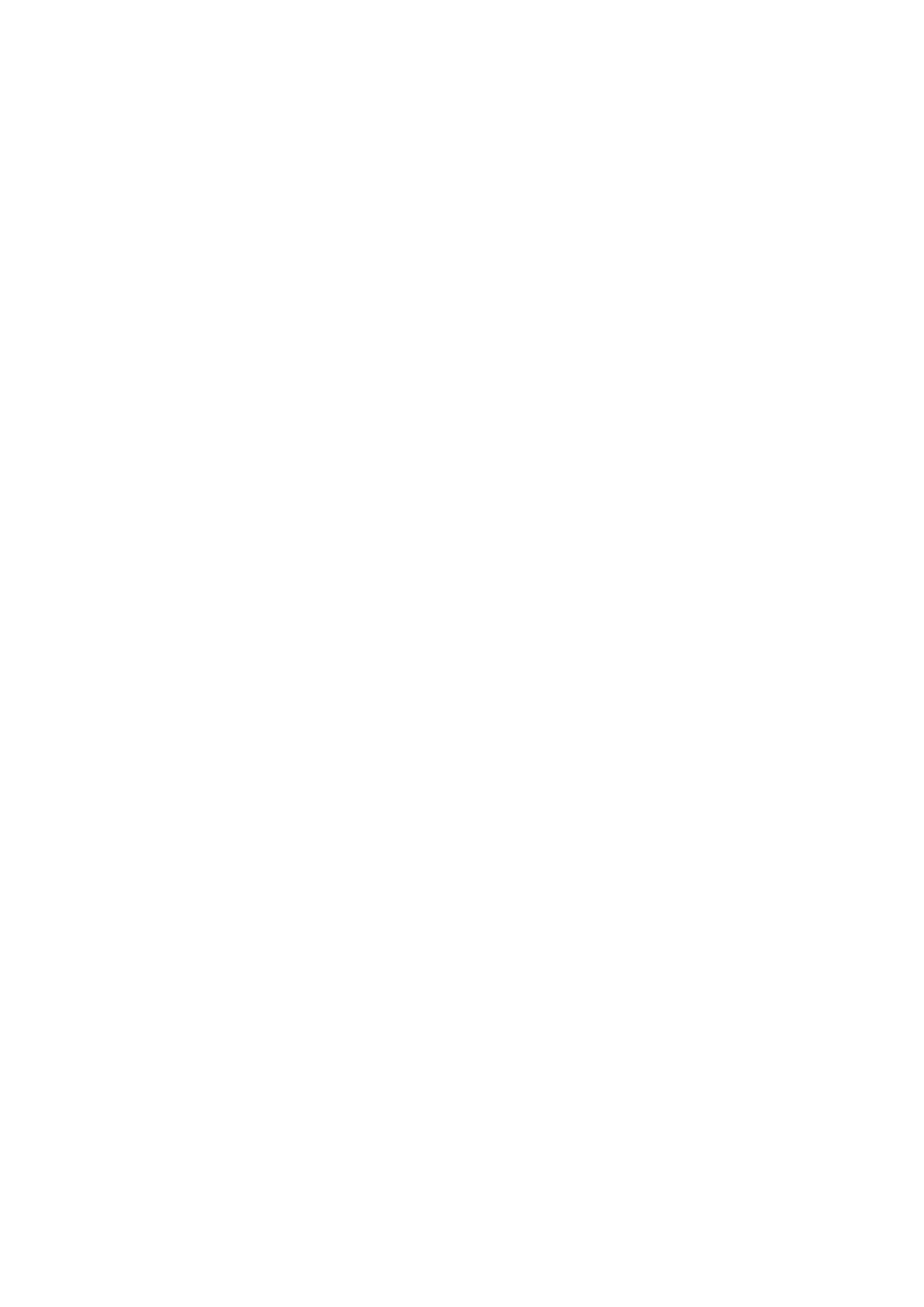| <b>Hammer</b> |                        |                                          |             |        |
|---------------|------------------------|------------------------------------------|-------------|--------|
| Numbel        | <b>Name</b>            | Club                                     | Age Gp      | Result |
| 103           | Sophie Chaloner        | Rugby & Northampton AC                   | U15G        | 15.79  |
| 279           | Zainab Balogun         | Coventry Godiva                          | U17M        | 30.31  |
| 173           | Parisse Linton-Shaw    | Rugby & Northampton AC                   | <b>U17W</b> | 28.36  |
| 220           | Lily-May Pursey        | Rugby & Northampton AC                   | U17W        | 36.55  |
| 248           | Olivia Witts           | Rugby & Northampton AC                   | <b>U17W</b> | 34.57  |
| 325           | Sophie Hunt            | Leamington C&AC                          | U17W        | 34.83  |
| 24            | <b>Patrick Price</b>   | Rugby & Northampton AC                   | U20M        | 53.22  |
| 273           | <b>Andrejs Virsics</b> | Coventry Godiva                          | <b>SNRM</b> | 30.10  |
| 175           | Hayley Murray          | Rugby & Northampton AC                   | SNRW        | 55.05  |
| 199           | Daniel Upton           | <b>Trafford AC</b>                       | <b>VETM</b> | 34.72  |
| 34            | Lucy Marshall          | <b>Noodford Green &amp; Esses Ladies</b> | <b>VETW</b> | 59.34  |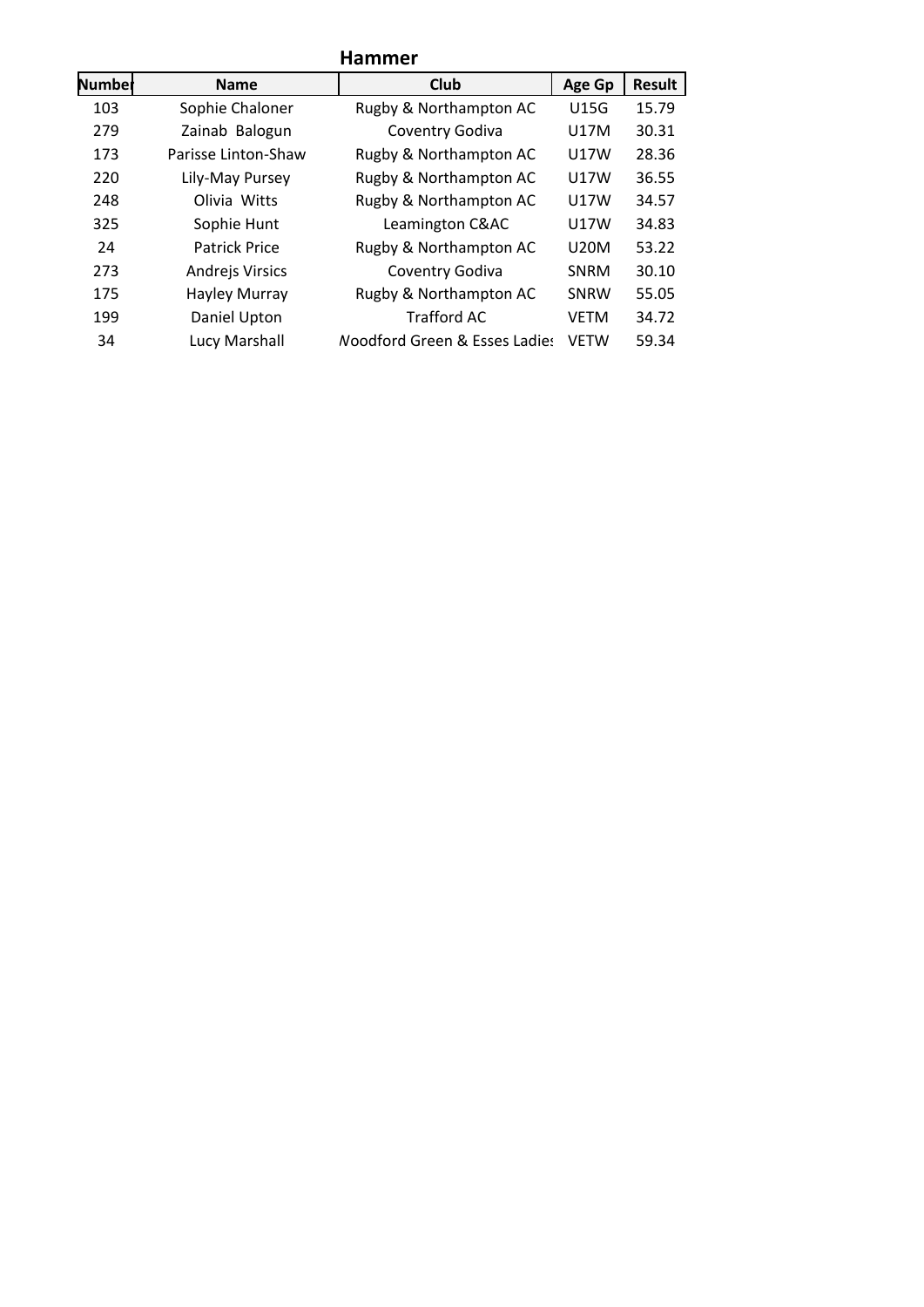# **Shot**

| <b>Number</b> | <b>Name</b>                          | Club                          | Age Gp      | <b>Result</b> |
|---------------|--------------------------------------|-------------------------------|-------------|---------------|
| 182           | <b>Charlotte Bolderstone -Bowers</b> | Rugby & Northampton AC        | U13G        | 6.14          |
| 188           | Molly Sheffield                      | Rugby & Northampton AC        | U13G        | 4.50          |
| 78            | Connor Cooke                         | Rugby & Northampton AC        | <b>U15B</b> | 8.25          |
| 94            | Cleo Martin-Evans                    | Daventry                      | <b>U15G</b> | 9.41          |
| 158           | Maia Reynolds                        | Rugby & Northampton AC        | <b>U15G</b> | 9.40          |
| 184           | Mica Quinn                           | Rugby & Northampton AC        | U15G        | 7.72          |
| 63            | Kamiya Smith                         | Coventry Godiva               | <b>U15G</b> | 6.80          |
| 303           | Charlotte Booth                      | Leamington Athletics Academy  | <b>U15G</b> | 6.78          |
| 243           | Megan Colloff                        | Coventry Godiva               | <b>U15G</b> | 6.74          |
| 122           | Samantha Bowkett                     | <b>Worcester AC</b>           | <b>U15G</b> | 6.26          |
| 216           | Maisy Cramp                          | Rugby & Northampton AC        | <b>U15G</b> | 5.65          |
| 225           | Meghan Lawes                         | Rugby & Northampton AC        | U15G        | 5.30          |
| 105           | Ceara Buckley                        | Rugby & Northampton AC        | U15G        | 5.09          |
| 25            | Fenton Bishop-Timings                | Rugby & Northampton AC        | <b>U17M</b> | 9.92          |
| 77            | Callum Cooke                         | Rugby & Northampton AC        | <b>U17M</b> | 8.68          |
| 279           | Zainab Balogun                       | Coventry Godiva               | <b>U17M</b> | 8.20          |
| 99            | Samuel Whittaker                     | Rugby & Northampton AC        | U17M        | 7.42          |
| 325           | Sophie Hunt                          | Leamington C&AC               | <b>U17W</b> | 11.57         |
| 220           | Lily-May Pursey                      | Rugby & Northampton AC        | <b>U17W</b> | 11.09         |
| 173           | Parisse Linton-Shaw                  | Rugby & Northampton AC        | <b>U17W</b> | 8.96          |
| 226           | <b>Eleanor Harris</b>                | Rugby & Northampton AC        | <b>U17W</b> | 6.37          |
| 162           | <b>Milan Clues</b>                   | Rugby & Northampton AC        | <b>U20W</b> | 9.51          |
| 199           | Daniel Upton                         | <b>Trafford AC</b>            | <b>VETM</b> | 12.09         |
| 34            | Lucy Marshall                        | Woodford Green & Esses Ladies | <b>VETW</b> | 10.34         |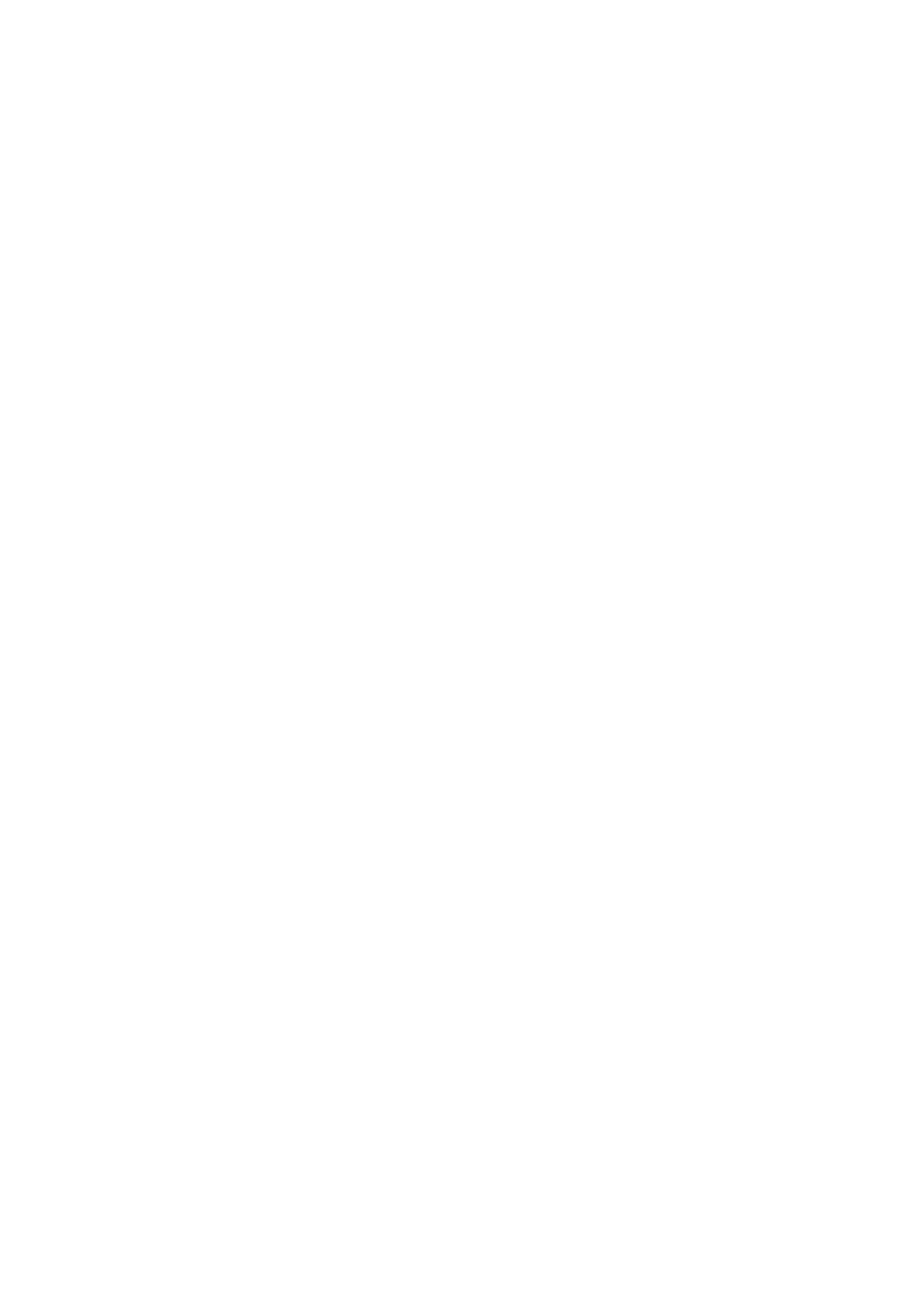41 Annalise Foxon-Day Rugby & Northampton AC U11G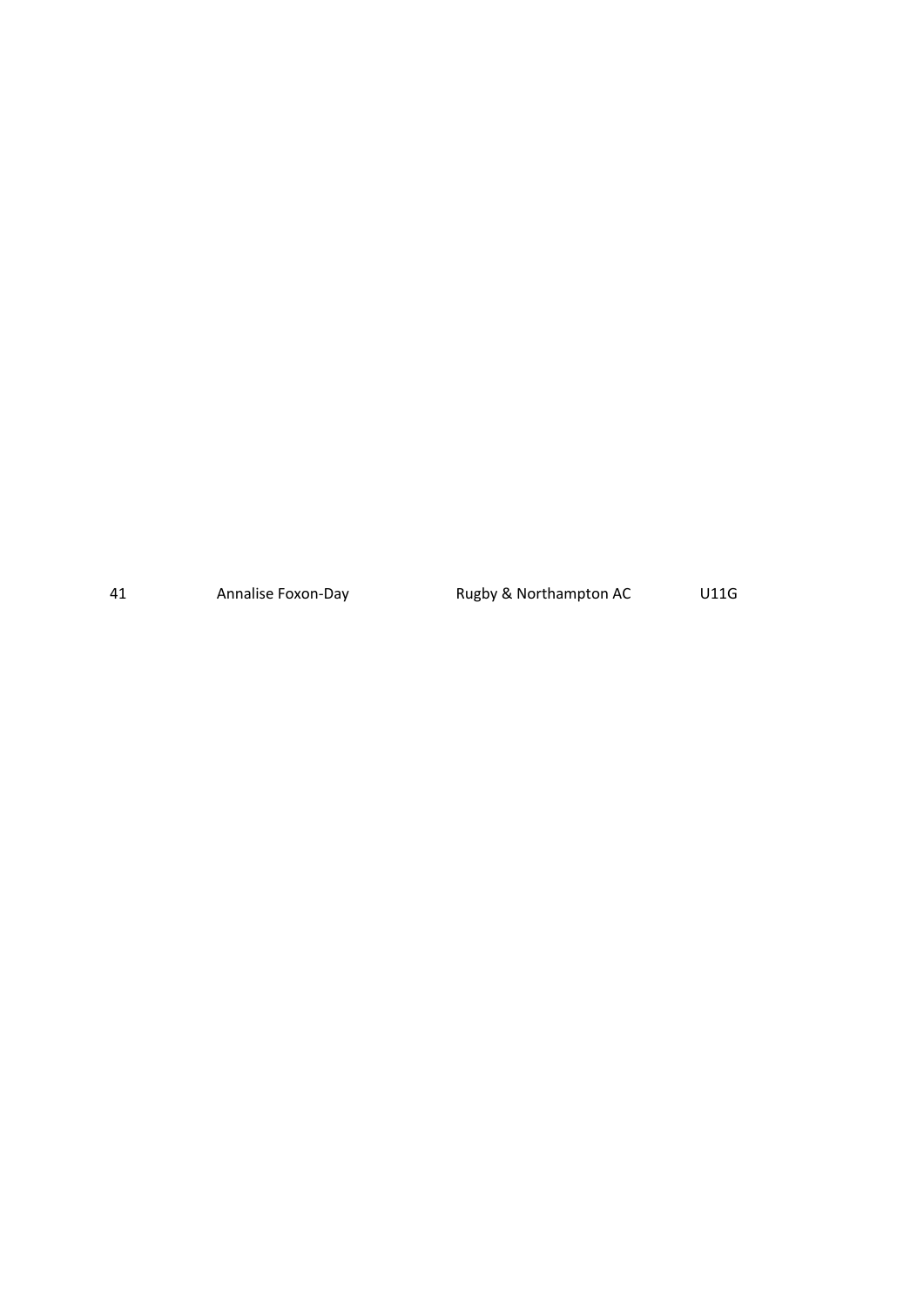# **Discus**

| <b>Number</b> | <b>Name</b>            | Club                         | Age Gp      | <b>Result</b> |  |
|---------------|------------------------|------------------------------|-------------|---------------|--|
| 78            | Connor Cooke           | Rugby & Northampton AC       | U15B        | 24.85         |  |
| 158           | Maia Reynolds          | Rugby & Northampton AC       | <b>U15G</b> | 25.20         |  |
| 122           | Samantha Bowkett       | Worcester AC                 | <b>U15G</b> | 20.44         |  |
| 77            | Callum Cooke           | Rugby & Northampton AC       | U17M        | 27.39         |  |
| 25            | Fenton Bishop-Timings  | Rugby & Northampton AC       | U17M        | 24.95         |  |
| 75            | Louise Whitehouse      | <b>Birchfield Harriers</b>   | U17W        | 29.69         |  |
| 20            | Georgi Jones           | Rugby & Northampton AC       | U17W        | 28.33         |  |
| 153           | Lauren Ashbourne       | Leamington C&AC              | <b>U17W</b> | 27.92         |  |
| 220           | Lily-May Pursey        | Rugby & Northampton AC       | U17W        | 27.33         |  |
| 325           | Sophie Hunt            | Leamington C&AC              | U17W        | 27.00         |  |
| 125           | Eve Hodson             | Coventry Godiva              | <b>U20W</b> | 34.81         |  |
| 86            | <b>Brett Mason</b>     | <b>Birmingham Univeristy</b> | <b>SNRM</b> | 28.33         |  |
| 73            | Kate Pattison          | <b>Warwick University</b>    | SNRW        | 43.20         |  |
| 124           | <b>Harriet Sumnall</b> | Rugby & Northampton AC       | SNRW        | 24.28         |  |
| 152           | David Ashbourne        | Leamington C&AC              | <b>VET</b>  | nt            |  |
| 199           | Daniel Upton           | <b>Trafford AC</b>           | <b>VETM</b> | 32.22         |  |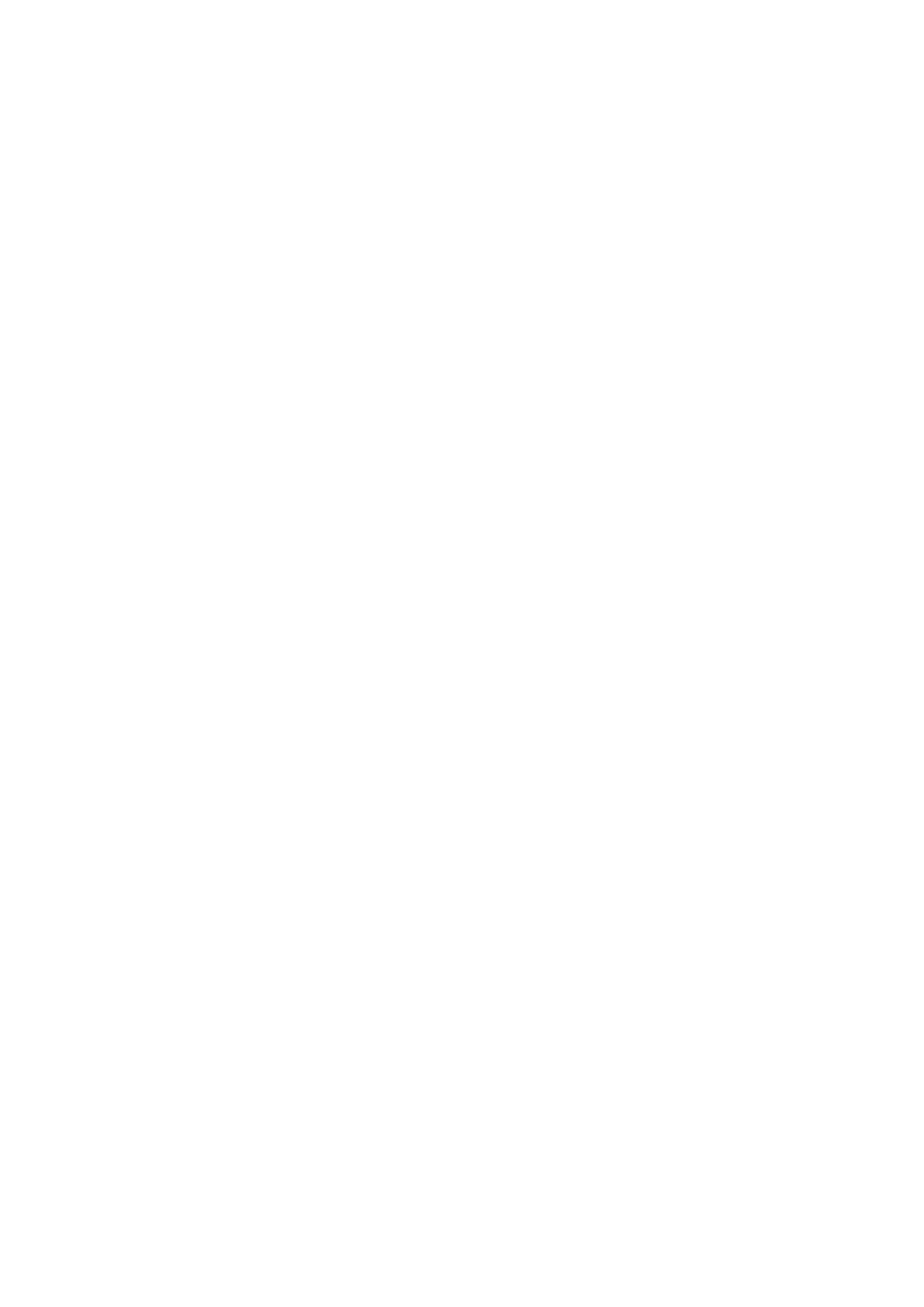# **Javelin**

| <b>Number</b>  | <b>Name</b>                          | Club                         | Age Gp      | <b>Result</b> |
|----------------|--------------------------------------|------------------------------|-------------|---------------|
| $\overline{2}$ | Luke Turner                          | Rugby & Northampton AC       | <b>U13B</b> | 25.41         |
| 223            | Leon Clarke                          | Rugby & Northampton AC       | <b>U13B</b> | 14.70         |
| 182            | <b>Charlotte Bolderstone -Bowers</b> | Rugby & Northampton AC       | U13G        | 15.81         |
| 333            | <b>Brieze Clarke</b>                 | Rugby & Northampton AC       | U13G        | 7.17          |
| 156            | <b>Grace Noble</b>                   | Rugby & Northampton AC       | U13G        | <b>NT</b>     |
| 262            | Imogen George                        | Leamington Athletics Academy | U13G        | <b>NT</b>     |
| 227            | Joseph Harris                        | Rugby & Northampton AC       | <b>U15B</b> | 17.61         |
| 107            | Michael Corbett                      | Rugby & Northampton AC       | <b>U15B</b> | 14.27         |
| 147            | Oliver Boyle                         | Rugby & Northampton AC       | <b>U15B</b> | 14.12         |
| 26             | Tom Tyler                            | Rugby & Northampton AC       | <b>U15B</b> | 13.45         |
| 272            | Abigail Ward                         | Rugby & Northampton AC       | U15G        | 34.01         |
| 298            | Jessica Roberts                      | Rugby & Northampton AC       | U15G        | 21.21         |
| 122            | Samantha Bowkett                     | <b>Worcester AC</b>          | U15G        | 19.06         |
| 243            | Megan Colloff                        | Coventry Godiva              | U15G        | 15.80         |
| 105            | Ceara Buckley                        | Rugby & Northampton AC       | <b>U15G</b> | 7.40          |
| 112            | <b>Ben Gidley</b>                    | Rugby & Northampton AC       | <b>U17M</b> | 49.07         |
| 25             | Fenton Bishop-Timings                | Rugby & Northampton AC       | <b>U17M</b> | 43.35         |
| 93             | Leon Martin-Evans                    | Daventry                     | U17M        | 38.21         |
| 153            | Lauren Ashbourne                     | Leamington C&AC              | <b>U17W</b> | 31.86         |
| 374            | Lucy Cousins                         | Rugby & Northampton AC       | <b>U20W</b> | 18.92         |
| 278            | Kacper Kalwarski                     | <b>Birchfield Harriers</b>   | SNRM        | 49.32         |
| 138            | Megan Exley                          | Rugby & Northampton AC       | SNRW        | 32.31         |
| 127            | Mary Donaldson                       | Leamington C&AC              | SNRW        | 27.40         |
| 152            | David Ashbourne                      | Leamington C&AC              | <b>VET</b>  | 25.02         |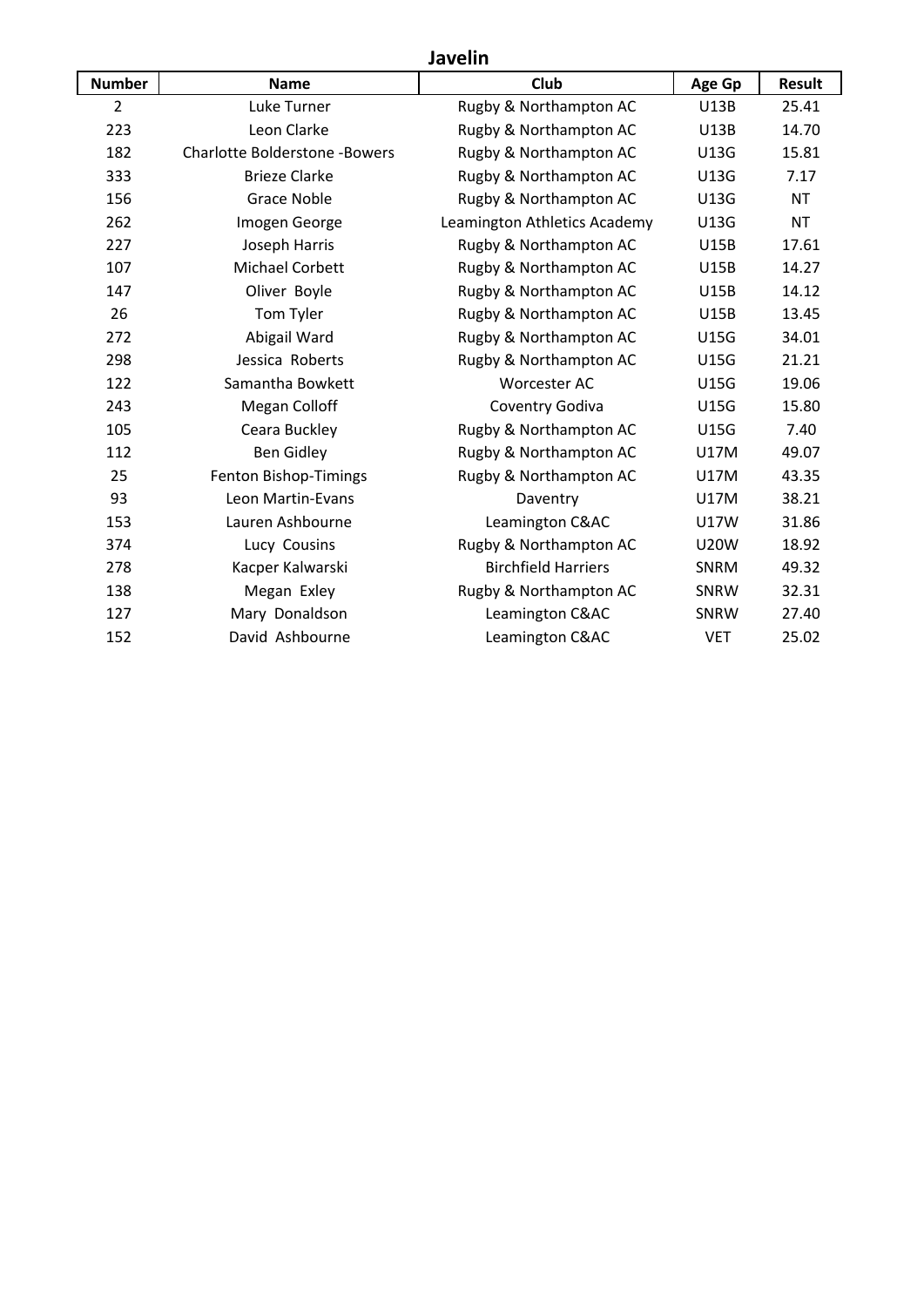| 262 | Imogen George | Leamington Athletics Academy | U13G |
|-----|---------------|------------------------------|------|
| 333 | Brieze Clarke | Rugby & Northampton AC       | U13G |